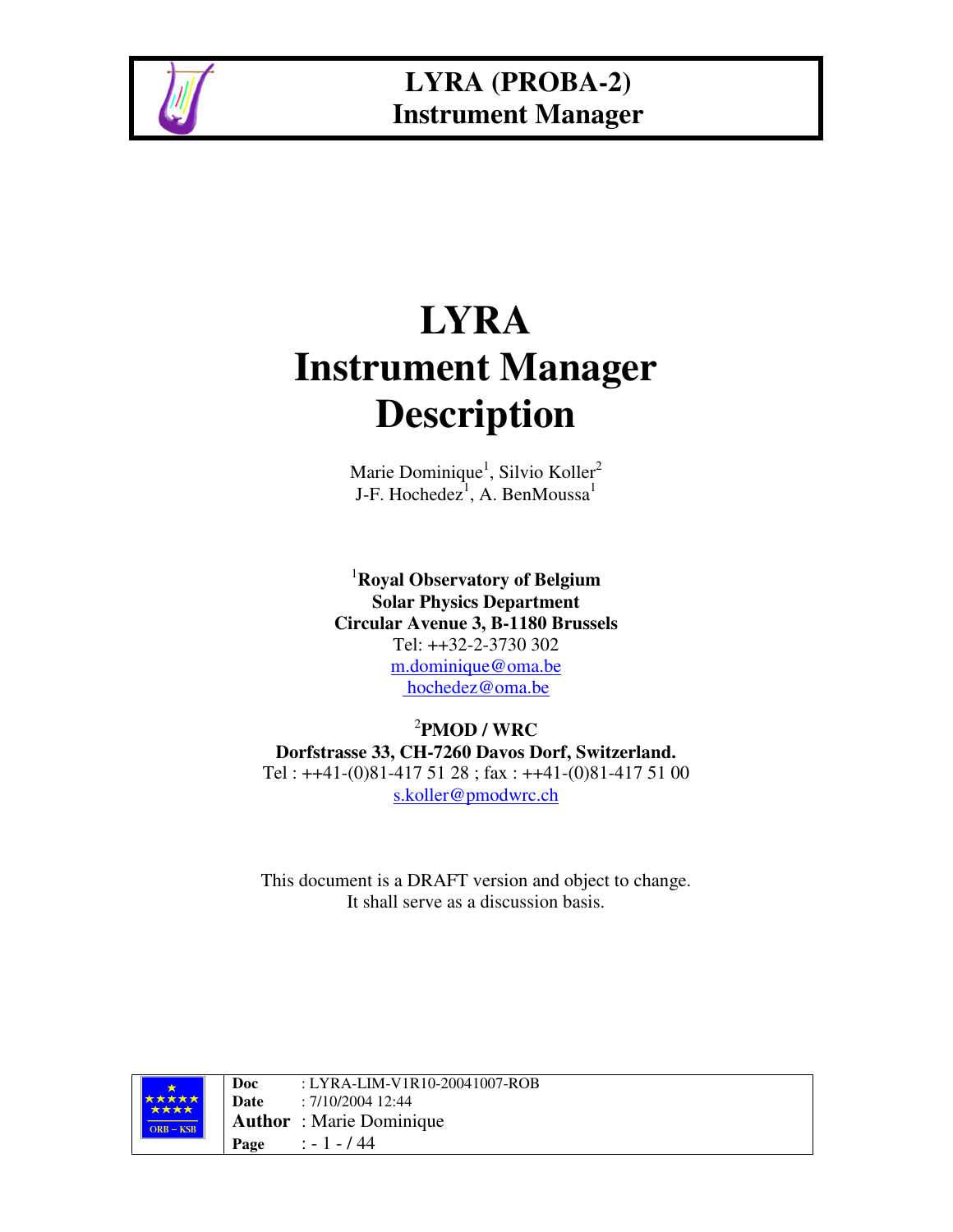

# **Content**

| 5.3 Checking the filling of the FIFO dedicated to packet storage  11            |  |
|---------------------------------------------------------------------------------|--|
|                                                                                 |  |
|                                                                                 |  |
|                                                                                 |  |
|                                                                                 |  |
|                                                                                 |  |
|                                                                                 |  |
|                                                                                 |  |
|                                                                                 |  |
|                                                                                 |  |
|                                                                                 |  |
|                                                                                 |  |
|                                                                                 |  |
|                                                                                 |  |
|                                                                                 |  |
|                                                                                 |  |
|                                                                                 |  |
|                                                                                 |  |
| 10.1.1 Science data block from the LOB (see more in LDM description and [AD-1]) |  |
|                                                                                 |  |
|                                                                                 |  |
|                                                                                 |  |
|                                                                                 |  |
|                                                                                 |  |
|                                                                                 |  |
|                                                                                 |  |
|                                                                                 |  |
|                                                                                 |  |
|                                                                                 |  |

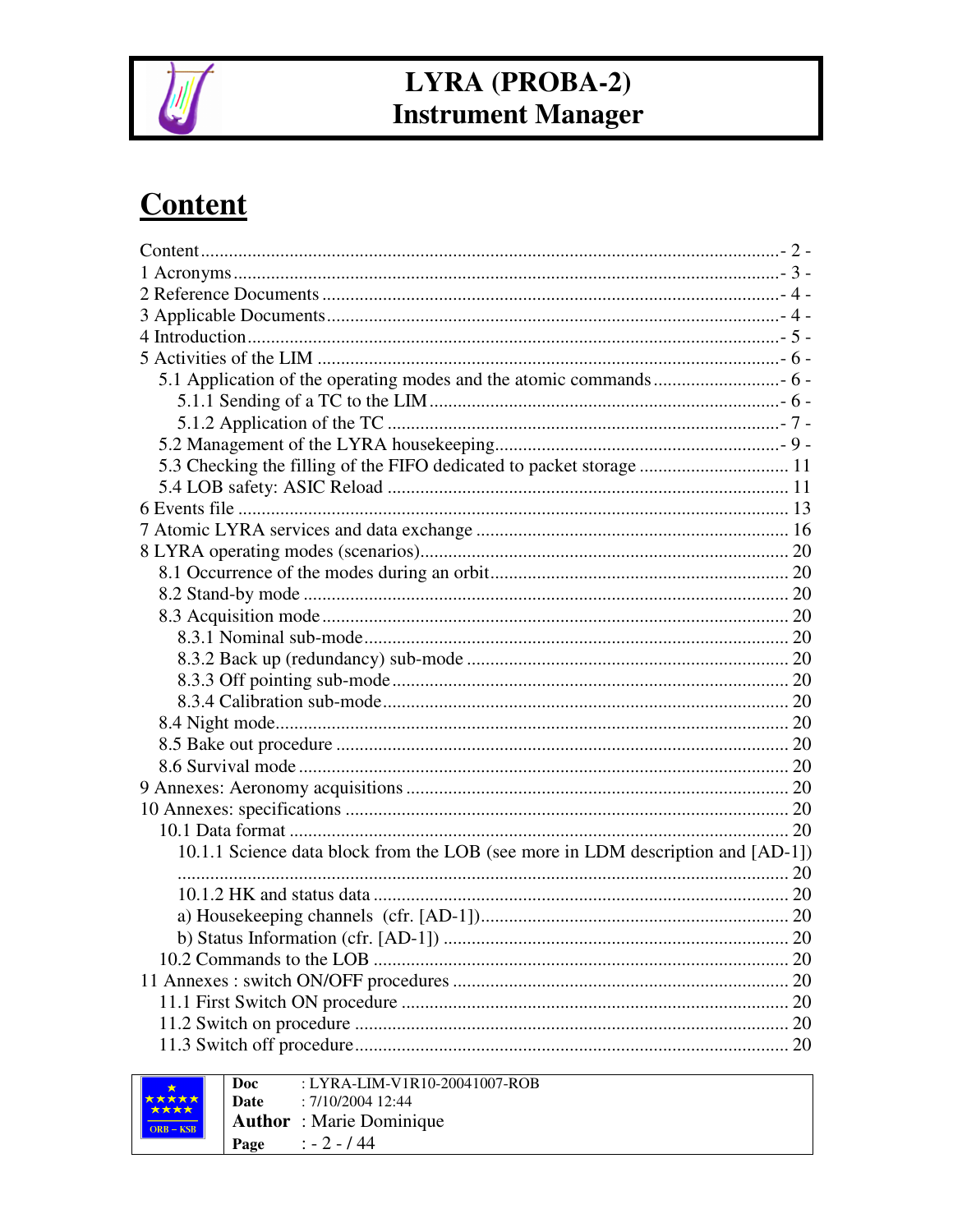

|--|--|

# **1 Acronyms**

| <b>ADPMS</b> | Advanced Data and Power Management System              |
|--------------|--------------------------------------------------------|
| CS           | Checksum                                               |
| <b>CSL</b>   | Centre Spatial de Liège, Belgium                       |
| <b>FIFO</b>  | First In First Out memory                              |
| <b>FOV</b>   | Field-of-view                                          |
| HK           | Housekeeping                                           |
| H/W          | Hardware                                               |
| IIU          | <b>Instrument Interface Unit</b>                       |
| $_{\rm I/F}$ | Interface                                              |
| <b>LED</b>   | <b>Light Emitting Diode</b>                            |
| <b>LDM</b>   | <b>LYRA Data Manager</b>                               |
| <b>LIM</b>   | <b>LYRA</b> Instrument Manager                         |
| <b>LOB</b>   | LYRA Optical Box, called LYRA (only) when no ambiguity |
| LOS          | Line of Sight                                          |
| <b>LYRA</b>  | The Lyman-alpha Radiometer onboard PROBA               |
| <b>MCPM</b>  | Mass memory Compression and Packetization Module       |
| <b>MSB</b>   | Most Significant Bit                                   |
| <b>MUX</b>   | Multiplexer                                            |
| <b>PMOD</b>  | Physikalisch-Meteorologisches Observatorium Davos      |
| <b>PROBA</b> | PRoject for On-Board Autonomy                          |
| QE           | Quantum Efficiency                                     |
| <b>ROB</b>   | Royal Observatory of Belgium                           |
| S/C          | <b>SpaceCraft</b>                                      |
| <b>SNR</b>   | Signal to Noise Ratio                                  |
| S/W          | Software                                               |
| <b>SWAP</b>  | Sun Watcher using APS detectors and image Processing   |
| <b>TBC</b>   | To Be Confirmed                                        |
| <b>TBD</b>   | To Be Defined                                          |
| TC           | Telecommand                                            |
| TM           | Telemetry                                              |
| <b>UTC</b>   | Coordinated Universal Time                             |
| UV           | Ultraviolet                                            |
| <b>VFC</b>   | Voltage to Frequency Converter                         |
| <b>VIS</b>   | Visible                                                |

|                      | Doc  | : LYRA-LIM-V1R10-20041007-ROB   |
|----------------------|------|---------------------------------|
| <b>*****</b><br>**** | Date | : 7/10/2004 12:44               |
| $ORB - KSB$          |      | <b>Author</b> : Marie Dominique |
|                      | Page | $\therefore$ - 3 - 144          |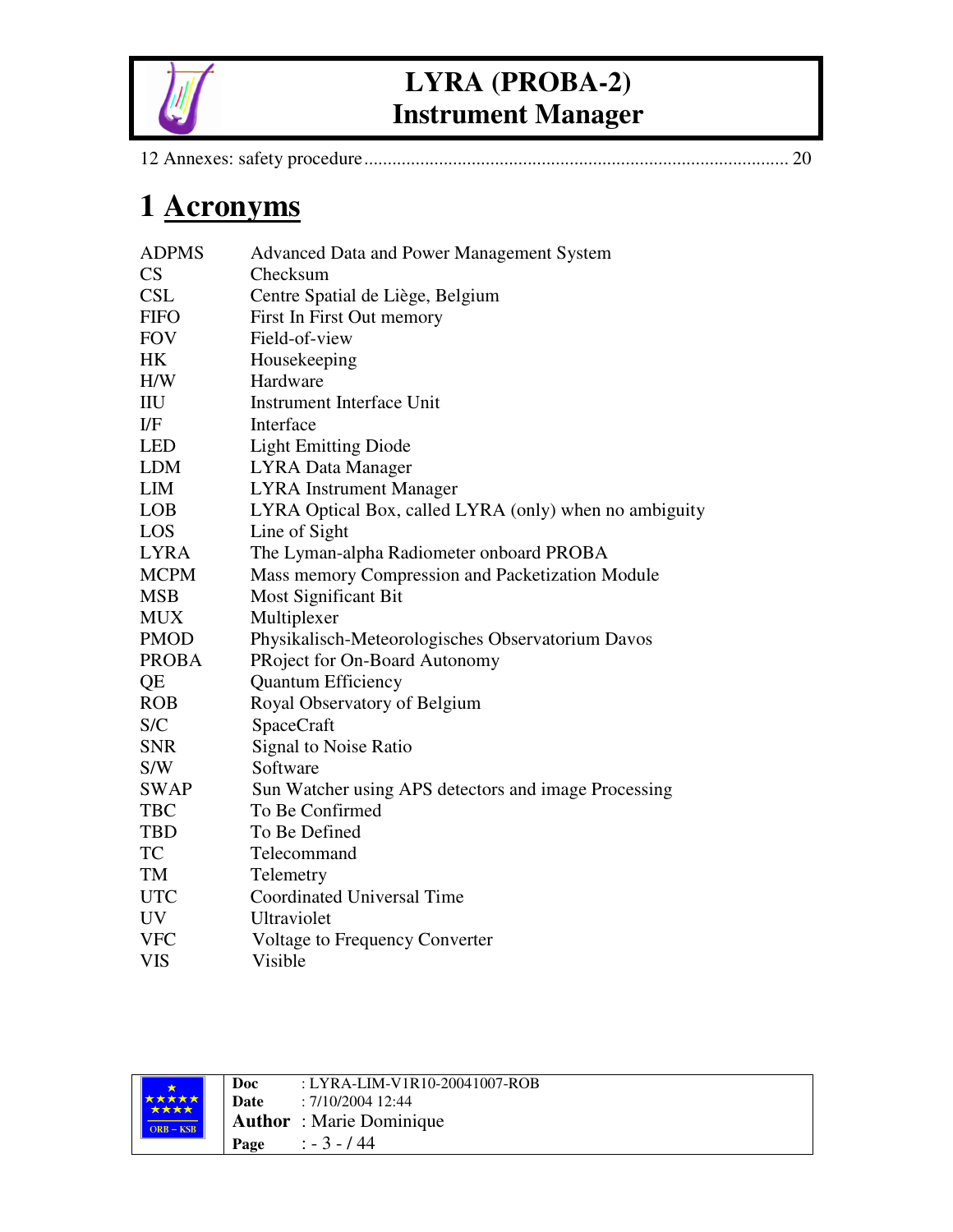

# **2 Reference Documents**

[RD-1]LYRA Data Manager (LDM) Marie Dominique, Silvio Koller, J-F. Hochedez V2R9, 2004/10/05

# **3 Applicable Documents**

[AD-1]Electrical Interface Control Document (EICD) 2004/09/21 S. Koller (PMOD) [AD-2]LYRA Data Manager (LYRA-LDM-SPEC-V2R6-20040406-MD.doc) Marie Dominique, Silvio Koller, J-F. Hochedez V2R6, 2004/04/08 [AD-3]LYRA\_Operational\_ICD.doc Laurence Wauters [AD-4]Telemetry Packet (blue book), CCSDS [CCSDS 102.5-B-5], November 2000; [AD-5] SWAP/LYRA IIU Specification (SP-CSL-SWP-04017) J.-M. Gillis Issue 01 Rev 00, 2004/03/08

#### **Warning:**

In this document, we will assume:

- 1. a PROBA-2 orbit with several eclipses and occultations per day.
- 2. Storage of LYRA data on the ADPMS memory (no LYRA access to the MCPM)

If one of these assumptions is not fulfilled, the present document is not applicable.

|              | Doc  | : LYRA-LIM-V1R10-20041007-ROB   |
|--------------|------|---------------------------------|
| <b>★★★★★</b> | Date | : 7/10/2004 12:44               |
| $ORB - KSB$  |      | <b>Author</b> : Marie Dominique |
|              | Page | $: -4 - 144$                    |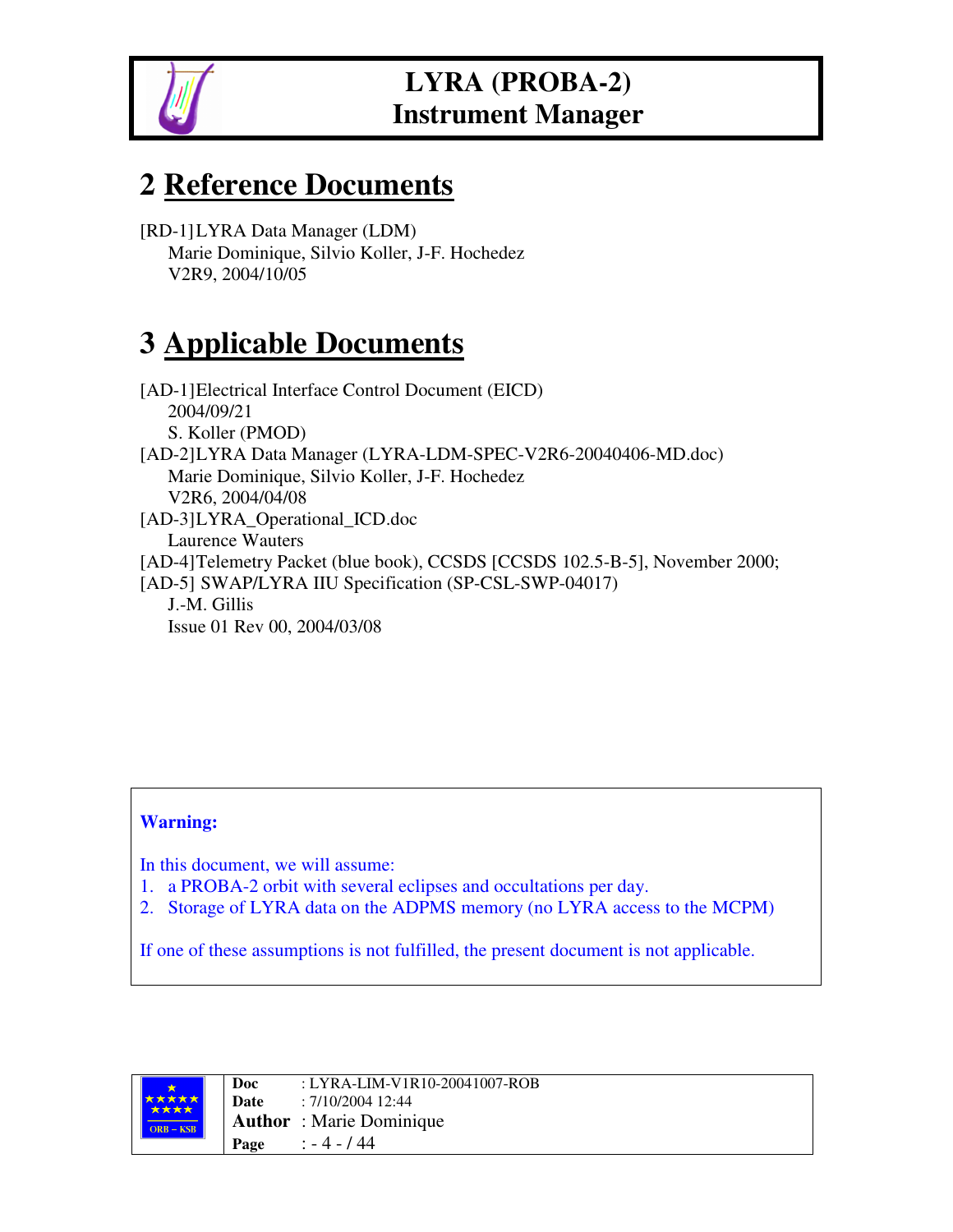

# **4 Introduction**

The onboard LYRA software (S/W) running on the main spacecraft computer (ADPMS) is split into two parts:

- 1. **The** *instrument manager* (LIM) manages the overall LYRA operations. It interacts with the PROBA-2 platform (sending and reading commands, parameters or ancillaries), with the data manager and with the LYRA hardware (through the two RS422 channels and a digital line). The Instrument Manager can perform activities at a maximum rate of  $20 \text{ Hz}^1$  (in the sense that it can access the various H/W at a maximum rate of 20 Hz). The timestamping operation, which is faster, is handled by the LDM using a dedicated system, described in the LDM document.
- 2. **The** *data manager* (LDM) checks the validity of the data, adds a timestamp to them, rearranges and compresses the data before they are packetized and stored in the ADPMS memory. The ADPMS is responsible for their sending to the ground by telemetry.



<sup>&</sup>lt;sup>1</sup> The 20Hz value isn't a requirement but is information from SBI.

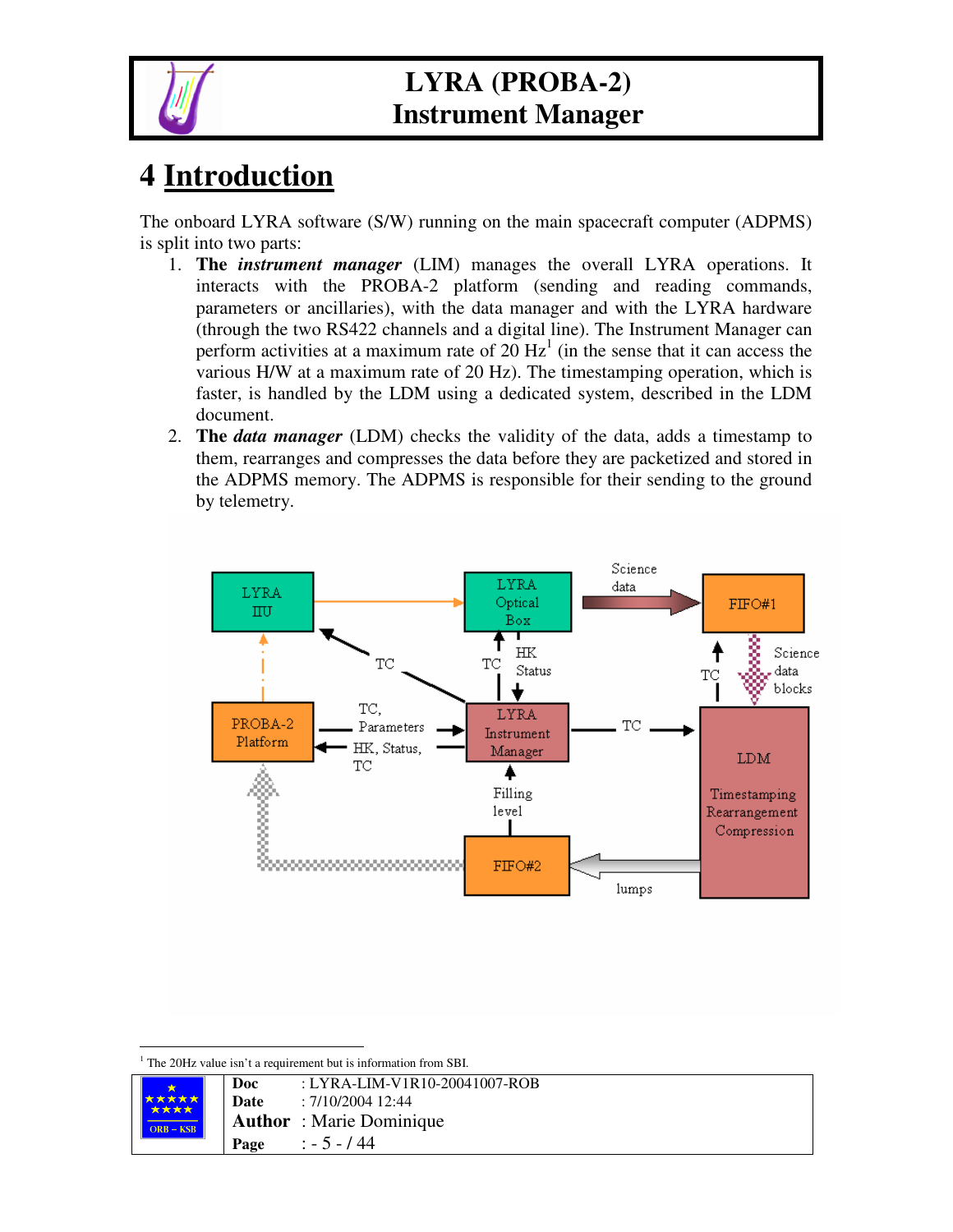

# **5 Activities of the LIM**

The LIM is a process created by the software piloting the spacecraft. It will manage several tasks in parallel:

- 1. Application of the operating modes and the atomic commands sent from the ground or the spacecraft
- 2. Transmitting the HK of LYRA to the SC
- 3. Checking the FIFO dedicated to data lump storage and reacting in case of not enough free memory
- 4. Reloading the ASIC

All these tasks will be described hereafter.

#### **5.1 Application of the operating modes and the atomic commands**

The LIM interacts with the SC, the LOB, the LDM, the IIU and the FIFO dedicated to LYRA data storage. The LIM can send to and receive from them commands or data. All these interactions are summarized in the chapter 7. Most of the time, the succession of the commands sent by the LIM will remain constant during an orbit. That is why some sequences of commands are preprogrammed: the operating modes. These modes are described in chapter 8.

#### **5.1.1 Sending of a TC to the LIM**

The chronological list of the procedures and commands to be applied during the next period will be regularly (cfr [AD-3]) uploaded to the satellite<sup>2</sup>. Commands can also originate from the autonomous function of the SC. Before transmission to the LIM, commands are sorted between immediate tasks (atomic commands or modes) and tasks to be postponed. Postponed commands are stored in a schedule table, which will release them at the moment they have to be applied. Immediate commands (e.g. emergency switch to survival mode) are transmitted to the command interpreter of the LIM. Also a distinction is made between routine and non-routine tasks. Routine tasks are implemented as functions and can be triggered by one command. Every non-routine task will be implemented as a procedure. They will be handled by the procedure interpreter, which interacts with the scheduler. For safety reasons, the schedule table can be changed<sup>3</sup> or cleaned by a command from the ground.

 $2 A$  re-send procedure will be implemented in case a command is lost during the uplink to the spacecraft. <sup>3</sup> Ground commands (TC) will be accepted that add, delete or replace scheduled tasks.

|  |                      | Doc  | $: LYRA-LIM-V1R10-20041007-ROB$ |
|--|----------------------|------|---------------------------------|
|  | *****<br><b>****</b> | Date | : 7/10/2004 12:44               |
|  | $ORB - KSB$          |      | <b>Author</b> : Marie Dominique |
|  |                      |      | Page : $-6 - 44$                |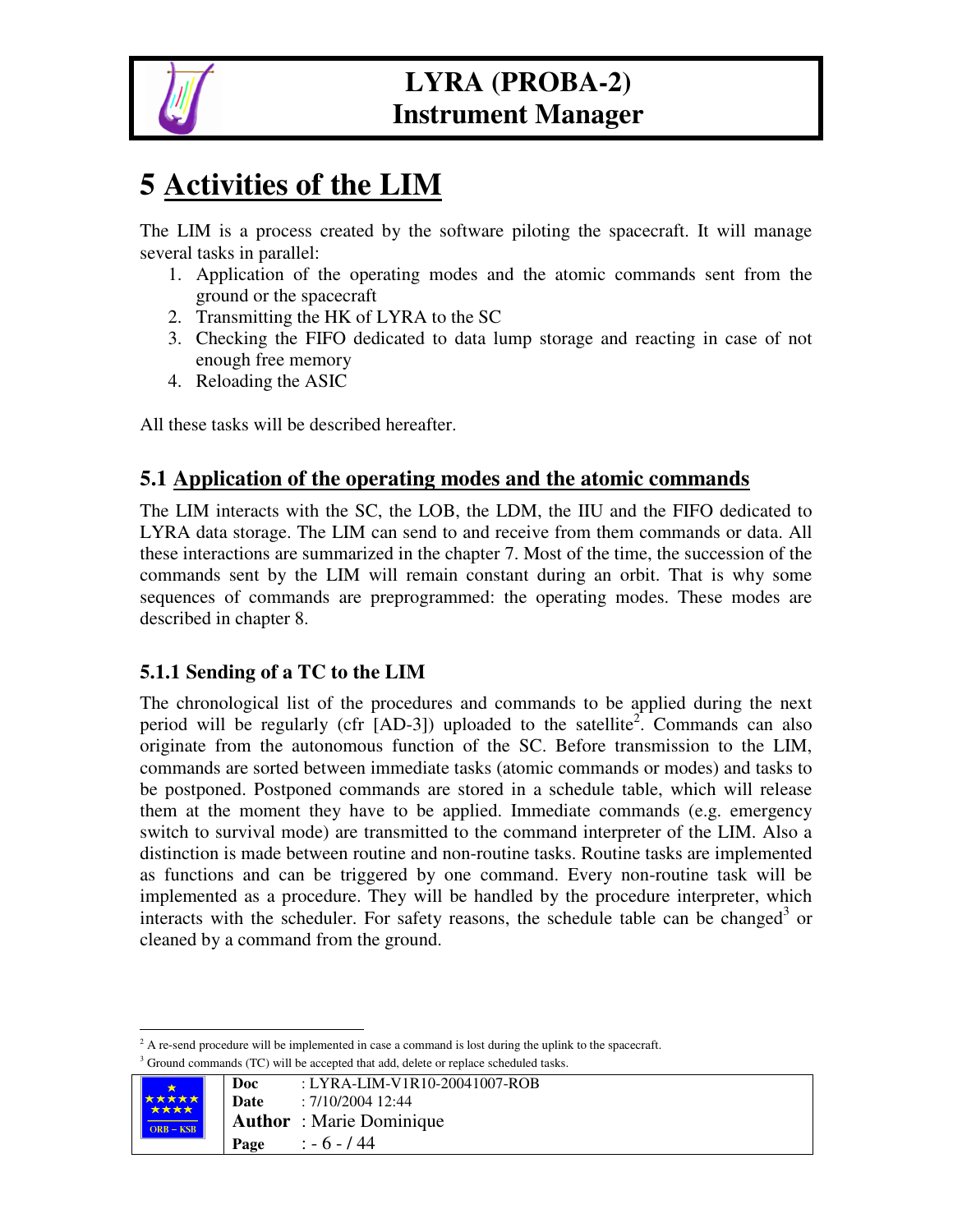



The LIM provides the capability to perform task activities with a granularity of 20 Hz (see remark above). The flight software shall maintain spacecraft time in UTC for observation scheduling and acquisitions handling. The schedule table shall manage:

- tasks with an absolute timing
- tasks with a relative timing

**Note:** Some operating modes imply high power consumption (e.g. UV calibration mode). The same argument is also valid from a SWAP point of view. Therefore it will be necessary to coordinate such SWAP and LYRA activities in such a way that they are desynchronized. This coordination shall be handled by ground scheduling and operators.

#### **5.1.2 Application of the TC**

Every command received will be checked for consistency prior to execution. This includes parameter checks. Valid parameters of atomic command and of operating modes are respectively described in the tables in chapter 7 and in the modes description 8. It will also be checked if the received command is available within the current configuration. This implies:

|               | Doc  | $: LYRA-LIM-V1R10-20041007-ROB$ |
|---------------|------|---------------------------------|
| *****<br>**** | Date | : 7/10/2004 12:44               |
| $ORB - KSB$   |      | <b>Author</b> : Marie Dominique |
|               | Page | $: -7 - 144$                    |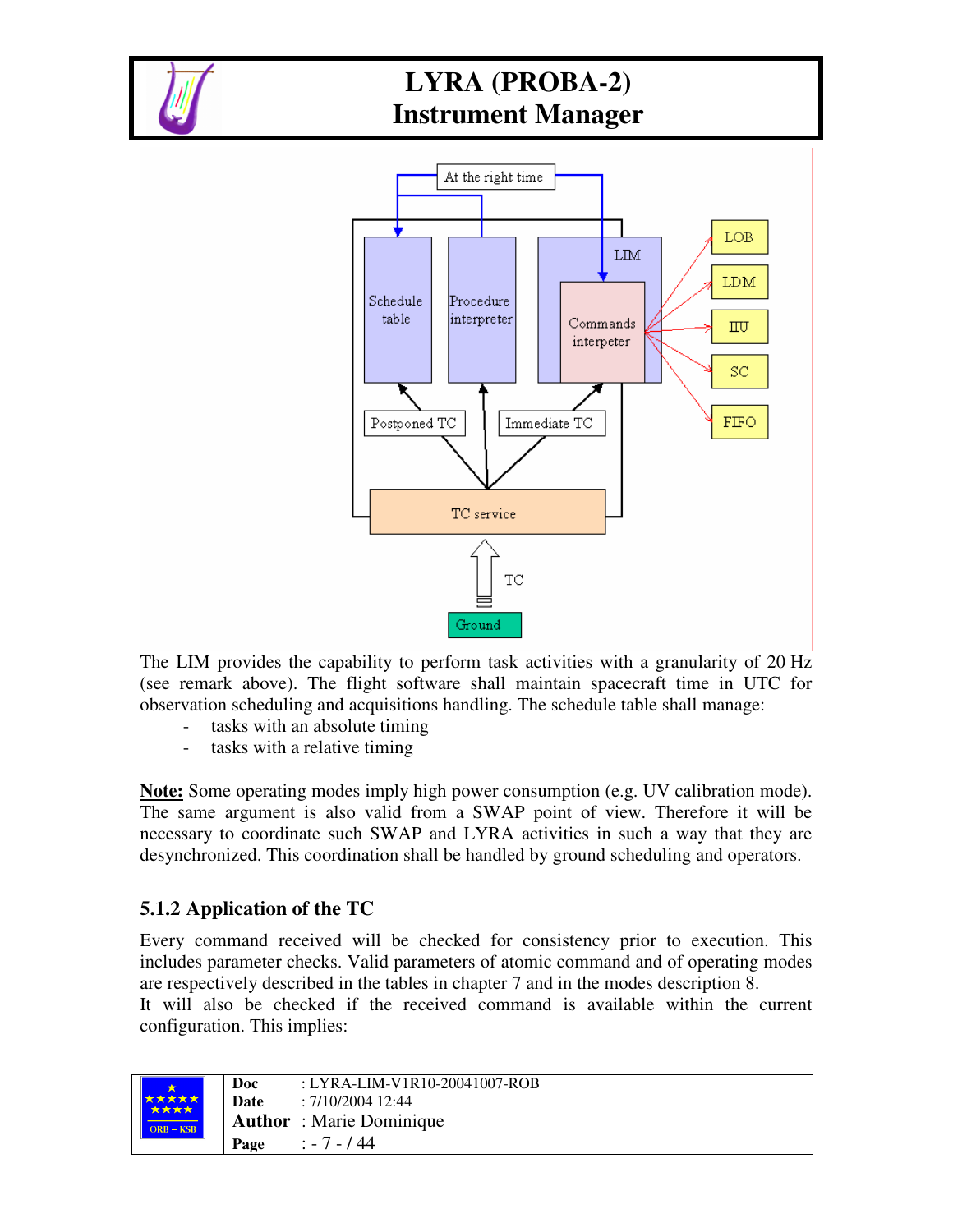

- to check if the application of previous command is finished before to send a new one. This also applies for modes. The only mode that shall be immediately triggered without any other consideration is the survival mode.
- to check if the logical succession of commands is respected (for example, before to open a door, it has to be powered). The commands which have to be executed prior or after the each possible command are described in the tables of chapter7.
- to check if the required mode is available from the current one (allowed transitions are described in the chapter 8).

Valid commands sent (or dispatched) by the LIM as well as invalid commands (those whose parameters are wrong or those which are not available from the current operating mode) sent to the LIM will be timestamped and logged as events<sup>4</sup>. Of course, invalid commands sent to the LIM will not be acted on while valid commands will be interpreted and executed (when dedicated to the LIM itself) or dispatched by the LIM to the appropriate module (LOB, LDM, SC, IIU, FIFO).

After having dispatched a command, the LIM will wait a few milliseconds before checking whether the command has been applied or not. If not, the command will be resent, sometimes with the application of a small safety procedure (see the "commands to the LOB"). If this second attempt fails, the command will also be considered as invalid and, thus, neglected and logged as an event.

The checking method depends on the element to which the command was dedicated:

#### **Commands to the LOB**

Commands sent to the LOB consist of a 48-bit word. Once the LOB receives the first bit of the TC, an internal timer starts. If the entire TC is not received within  $2ms^5$ , the command is neglected. Thus after each TC sending, the LIM shall wait 10 ms (this is a parameter that shall be adaptable) and then check the status to ensure that the command is applied (when there is a status bit associated to the command result). This status will then be transmitted to the spacecraft for further transmission to the ground with its own ancillary data (data bank). If the status is not the one corresponding to the command, a small safety procedure will be applied in which the command will be resent to the LOB. As said before, if this second attempt fails, this will be logged in the events file. **Notes:**

- 1. To avoid repeating tests in excess, a status table will indicate which status leads to the application of the safety procedure when it is wrong. This table can be modified by ground commands.
- 2. Safety procedure is described in annexe.

<sup>&</sup>lt;sup>5</sup> 2 ms is the delay after which the LOB neglects the command.



<sup>4</sup> The chapter 6 is dedicated to the events.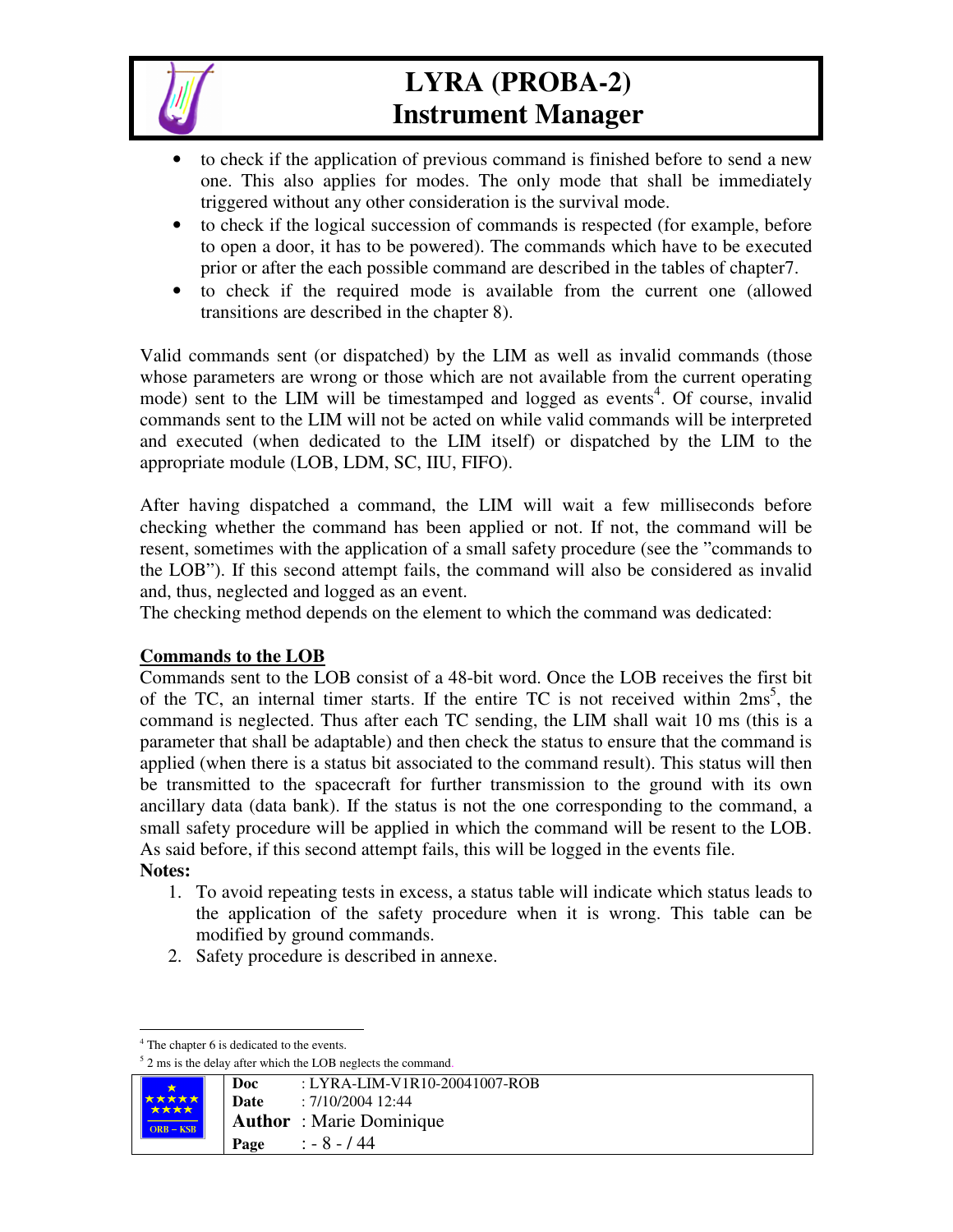

#### **Commands to the IIU**

The power to the IIU and focal plane shall be controlled by on-board software via a digital line, separately for each instrument (see [AD-5]). Thus after having sent a command to the IIU, the LIM shall check the application of the command by reading information in this digital line after TBD sec (adaptable parameter).

#### **Commands related to PROBA-2, to LYRA memory in the ADPMS and to data manager**

No particular checking.

#### **5.2 Management of the LYRA housekeeping**

Once every 10 seconds, the LIM reads the HK of LYRA on the RS422#2<sup>6</sup> and forwards them to the SC (data bank). The analysis of the HK will be handled by the event detection service. It consists in comparing them to predefined limit values which can be changed by TC from the ground. It should be possible to enable or disable the analysis of the HK. A list of first estimations of the validity intervals as well as the appropriate reaction can be found on the next page.

Note that, as it was the case with the status, it is possible to avoid to check one of the HK. The unchecked HK are listed in HK table which can be modified by commands from the ground.

The frequency of the HK reports to the ground shall be defined by the ground segment (most of the time, 10 will be sufficient ). Note that, in case of day maneuver, the maximum report cadence of the pointing parameters will be required (every second).

**Remark :** The VFC dedicated to HK must regularly be calibrated by the application of a known voltage as input. As it is the case for the other VFC (see chapter 8.3), three voltages are provided to calibrate the VFC. Each of them will be successively selected every 4 minutes (this value should be adaptable), once all the HK have been read when cycling.

 $6$  When cycling on HK, to read all HK values will need around 4 minutes.

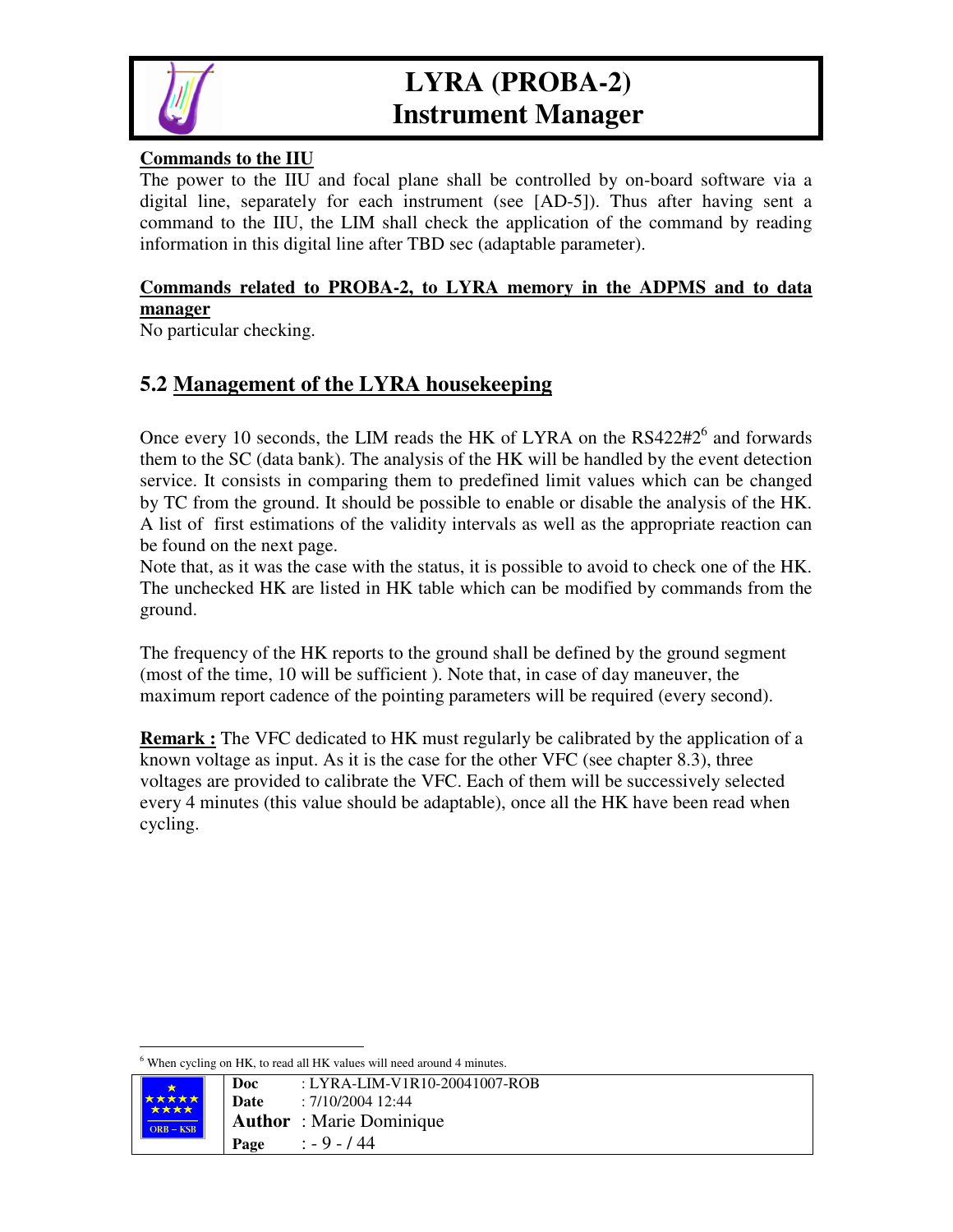

| <b>SN</b>       | <b>Description</b>           | Type             | min val | max val | Vin min |        | Vin max Low. TH Up. TH |      | Reaction                                         |
|-----------------|------------------------------|------------------|---------|---------|---------|--------|------------------------|------|--------------------------------------------------|
|                 |                              |                  |         |         |         |        |                        |      |                                                  |
| HK1             | Temp Filter Detector 1       | <b>YSI 44031</b> | $-25C$  | $+60C$  | 0.11V   | 2.8V   | $-20C$                 | 40C  |                                                  |
| HK <sub>2</sub> | Temp Diode Detector 1        | <b>YSI 44031</b> | $-25C$  | $+60C$  | 0.11V   | 2.8V   | $-20C$                 | 40C  |                                                  |
| HK3             | Temp Filter Detector 2       | <b>YSI 44031</b> | $-25C$  | $+60C$  | 0.11V   | 2.8V   | $-20C$                 | 40C  |                                                  |
| HK4             | Temp Diode Detector 2        | <b>YSI 44031</b> | $-25C$  | $+60C$  | 0.11V   | 2.8V   | $-20C$                 | 40C  |                                                  |
| HK <sub>5</sub> | Temp Filter Detector 3       | <b>YSI 44031</b> | $-25C$  | $+60C$  | 0.11V   | 2.8V   | $-20C$                 | 40C  |                                                  |
| HK <sub>6</sub> | Temp Diode Detector 3        | <b>YSI 44031</b> | $-25C$  | $+60C$  | 0.11V   | 2.8V   | $-20C$                 | 40C  |                                                  |
| HK7             | Reserve                      |                  |         |         |         |        |                        |      |                                                  |
| HK <sub>8</sub> | Voltage $+9.5V$              | Op Out           | 9V      | 10V     | 6.62V   | 7.35V  | 8V                     | 11V  | Switch off all except prox. Logic if out of TH's |
| HK9             | Voltage - 9.5V               | Op Out           | $-10V$  | $-9V$   | 6.00V   | 6.66V  | $-11V$                 | -8V  | Switch off all except prox. Logic if out of TH's |
| <b>HK10</b>     | Voltage $+5V$                | Op Out           | 4.75V   | 5.25V   | 4.59V   | 5.08V  | 4V                     | 6V   | Switch off if out of TH's                        |
| <b>HK11</b>     | Temp VFC Print               | Ref43            | $-25C$  | $+60C$  | 0.414V  | 0.756V | $-20C$                 | 60C  | Switch off if > UTH                              |
| <b>HK12</b>     | Temp Power Print             | Ref43            | -25C    | $+60C$  | 0.414V  | 0.756V | $-20C$                 | 60C  | Switch off if > UTH                              |
| <b>HK13</b>     | Current + 28V                | <b>Hall Sens</b> | 0A      | 0.5A    | 2.5V    | 2.9V   | 0A                     | 0.5A |                                                  |
| <b>HK14</b>     | $Current + 9.5V$             | <b>Hall Sens</b> | 0A      | 0.5A    | 2.5V    | 2.9V   | 0A                     | 0.3A |                                                  |
| <b>HK15</b>     | Current - 9.5V               | <b>Hall Sens</b> | 0A      | 0.5A    | 2.5V    | 2.9V   | 0A                     | 0.3A |                                                  |
| <b>HK16</b>     | Current + 5V                 | <b>Hall Sens</b> | 0A      | 0.5A    | 2.5V    | 2.9V   | 0A                     | 0.4A |                                                  |
| <b>HK17</b>     | Temp Heatsink                | <b>YSI 44031</b> | $-25C$  | $+60C$  | 0.11V   | 2.8V   | $-20C$                 | 50C  | Switch off if > UTH                              |
| <b>HK18</b>     | Temp Cover Plate             | <b>YSI 44031</b> | $-25C$  | $+60C$  | 0.11V   | 2.8V   | $-20C$                 | 50C  | Switch off if > UTH                              |
| <b>HK19</b>     | Temp Digital Print           | <b>YSI 44031</b> | $-25C$  | $+60C$  | 0.11V   | 2.8V   | $-20C$                 | 60C  | Switch off if > UTH                              |
| <b>HK20</b>     | <b>Temp Instrument Print</b> | <b>YSI 44031</b> | $-25C$  | $+60C$  | 0.11V   | 2.8V   | $-20C$                 | 60C  | Switch off if > UTH                              |
| <b>HK21</b>     | Temp Reference Foot          | <b>YSI 44031</b> | $-25C$  | $+60C$  | 0.11V   | 2.8V   | $-20C$                 | 50C  | Switch off if > UTH                              |

|                                                                                                                                    | Doc    | : LYRA-LIM-V1R10-20041007-ROB |
|------------------------------------------------------------------------------------------------------------------------------------|--------|-------------------------------|
| <b>*****</b><br>****                                                                                                               | Date   | $: 7/10/2004$ 12:44           |
| <u> Terminal de la propincia de la propincia de la propincia de la propincia de la propincia de la propincia de</u><br>$ORB - KSB$ | Author | : Marie Dominique             |
|                                                                                                                                    | Page   | 10/44                         |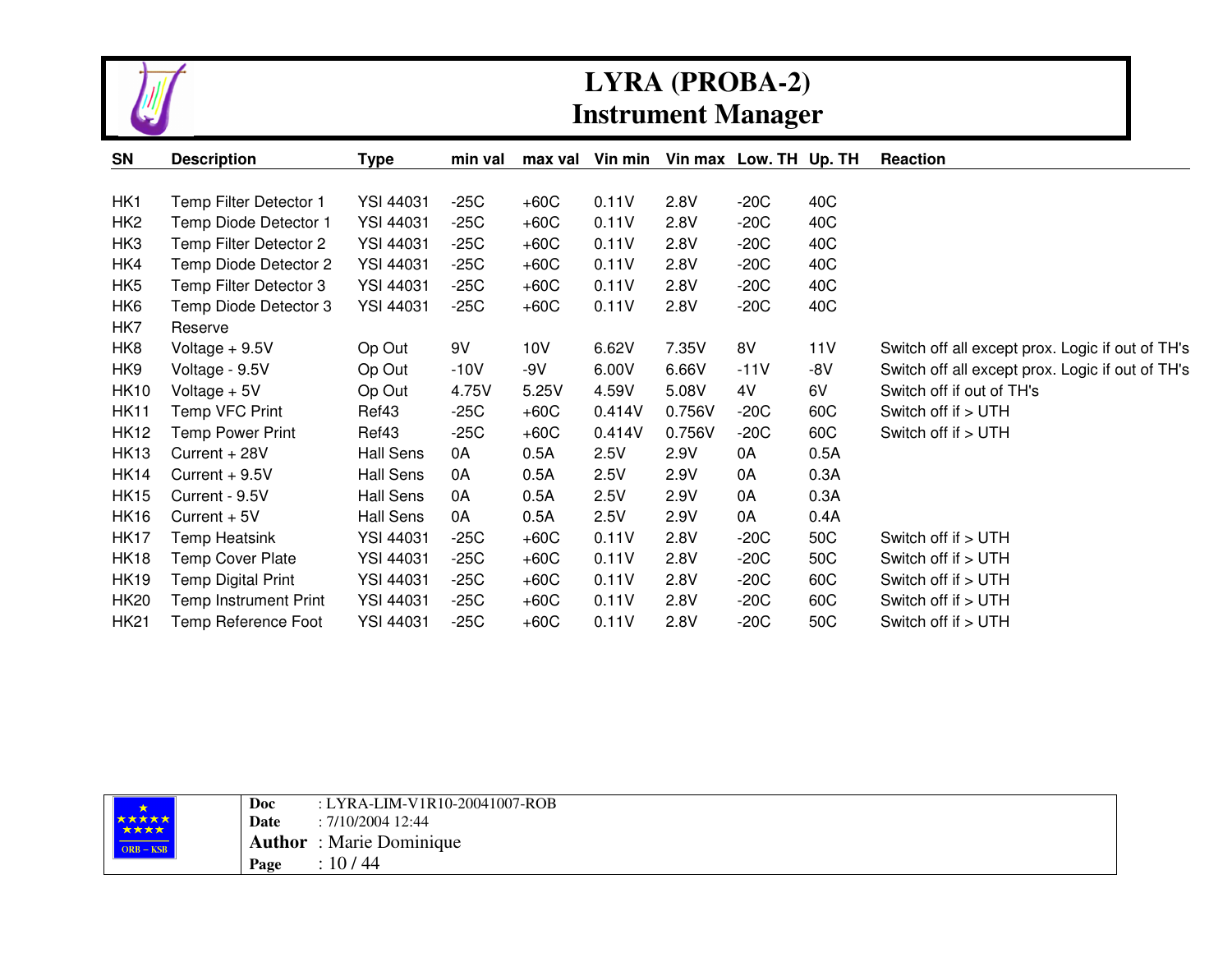

#### **5.3 Checking the filling of the FIFO dedicated to packet storage**

Scientific data will be treated by the data manager to form data lumps. All these lumps are then stored in a FIFO (FIFO#2) before transformation into telemetry packets and sending to the ground.



Once per orbit, simultaneously to the reset of the counter used to timestamp the data (i.e. at the entrance in acquisition mode  $X2$ ), the LIM shall check the memory occupation of the FIFO#2 (with a security margin). Knowing this and the time remaining until the next contact with the ground, it will be able to deduce the maximum acquisition cadence allowed to avoid an overflow of this FIFO. If the scheduled cadence is higher than this maximum possible cadence, the LIM shall autonomously adapt (decrease) the cadence.

In parallel, the event detection service will insure that none FIFO is 99 % (adaptable value) full. When this happens, an event is logged and LYRA is placed in night mode.

#### **5.4 LOB safety: ASIC Reload**

An independent signal for the LYRA optical box shall be implemented on the ADPMS side:

1. The ASIC of the LYRA optical box shall be reloaded every orbit (during orbit night-time). This action shall prevent that a SEU causes more than one orbit data loss. To initiate this reload the LIM shall send a pulse through a dedicated line.

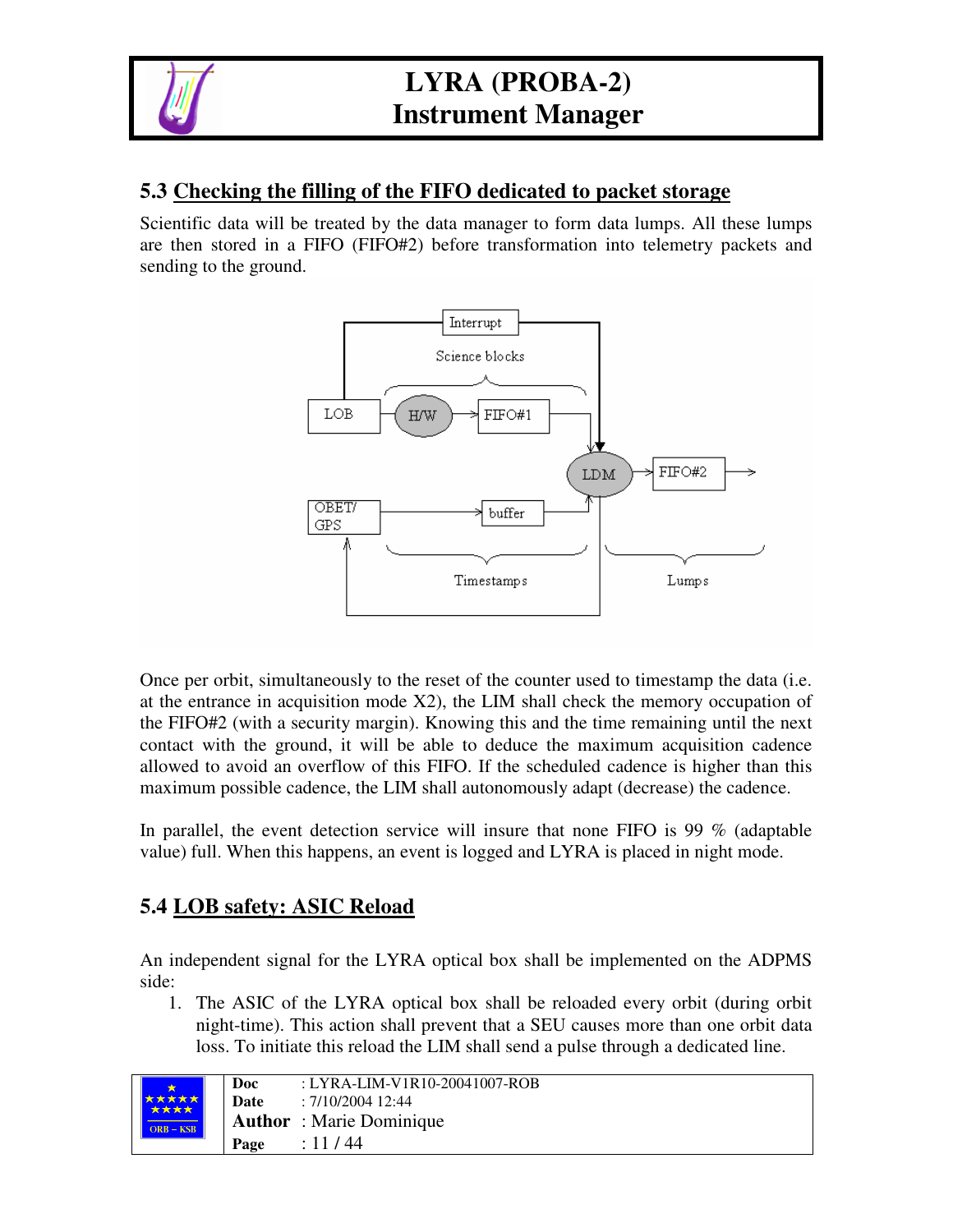

2. If a latch-up is detected by the LOB, the LOB-internal power switch turns the ASIC off. Thus, no data are sent from the LOB and the FIFO#1 is still empty. If after 11 (adaptable value) readings of this FIFO no data have been registered and if the lumps have not been closed by the LIM (acquisition shouldn't have stopped), the LDM will conclude that a latch up occurred and an event will be logged, followed by a closing of the current lumps by the LDM and the turn on procedure of the ASIC.

|               | Doc  | : LYRA-LIM-V1R10-20041007-ROB   |
|---------------|------|---------------------------------|
| 大大大大大<br>**** | Date | : 7/10/2004 12:44               |
| $ORB - KSB$   |      | <b>Author</b> : Marie Dominique |
|               | Page | : 12/44                         |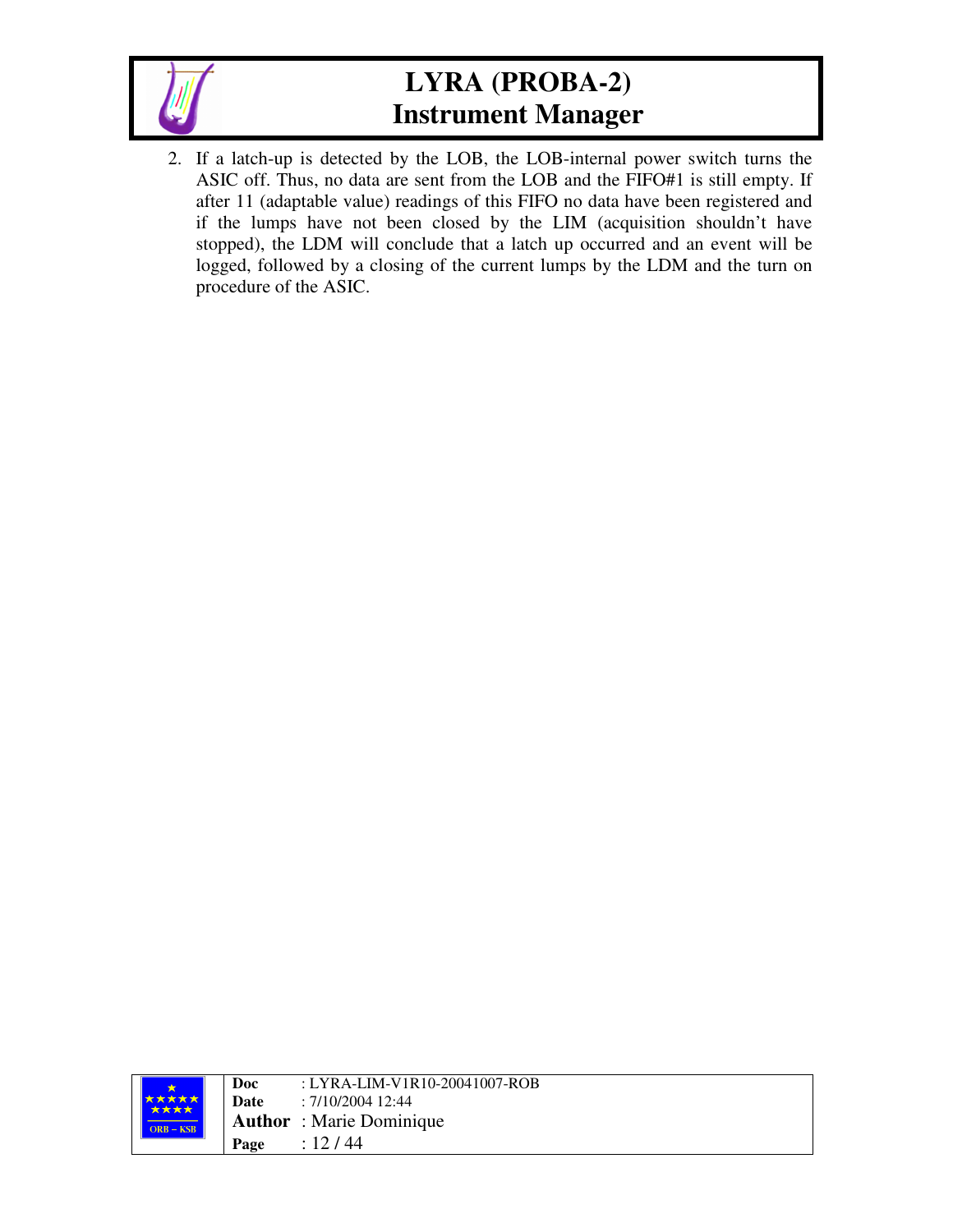

# **6 Events file**

The events file is managed by the SC. It contains a log of all the unusual events. For each event, the SC shall store the type of event, its name, its timestamp and, if necessary, some associated values. Sometimes the detection of an event will give rise to the application of a function. For example, if the spacecraft begins a manoeuvre, the pointing parameters shall be reported more often (every second) in the ancillaries. On the contrary, when the end of the manoeuvre is detected, the reporting cadence shall decrease (every 10 sec). The table below represents these four fields and gives a list of all the possible event natures. The events file will be sent to the ground together with the ancillaries of the SC.

| Events                               |                         |           |                                                                   |  |  |
|--------------------------------------|-------------------------|-----------|-------------------------------------------------------------------|--|--|
| Event type                           | Name                    | Timestamp | Values                                                            |  |  |
| Commands sent by LIM                 | Command name            |           | Command parameters<br>$+$ scheduling method <sup>'</sup>          |  |  |
| Invalid commands sent to LIM         | Command name            |           | Invalid parameter or<br>incompatibility with<br>the state of LYRA |  |  |
| Wrong status (of LOB or IIU)         | <b>Status Name</b>      |           |                                                                   |  |  |
| Invalid commands sent to LOB         | Command name            |           | Command parameters                                                |  |  |
| Invalid commands sent to IIU         | Command name            |           | Command parameters                                                |  |  |
| Temporal warnings                    | X1, X2, X3, Y1<br>or Y2 |           |                                                                   |  |  |
| Beginning of manoeuvre               |                         |           | Pointing parameters                                               |  |  |
| End of manoeuvre                     |                         |           | Pointing parameters                                               |  |  |
| HK anomalies                         | Deficient HK            |           | HK value                                                          |  |  |
| Latch up detection                   |                         |           |                                                                   |  |  |
| <b>ASIC</b> reload                   |                         |           |                                                                   |  |  |
| LDM parameters change                |                         |           | New LDM parameters<br>New S/W version                             |  |  |
| Modification of a mode in the<br>LIM | Mode name               |           | New S/W version                                                   |  |  |
| FIFO overflow warning                | FIFO implied            |           |                                                                   |  |  |

 $<sup>7</sup>$  i.e. pre-defined block, or self-schedule due to event detection</sup>

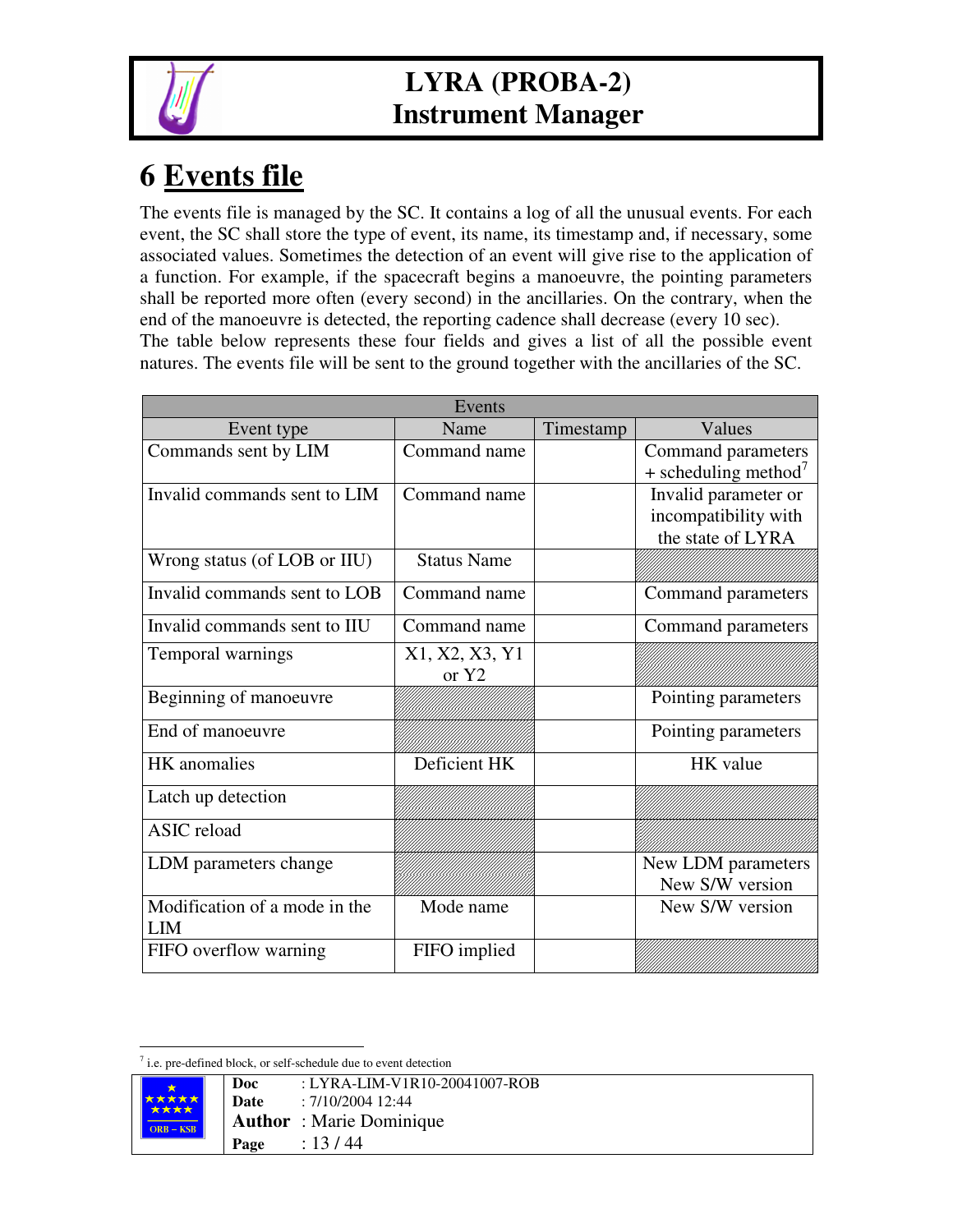

| Event management             |                                                                 |  |  |  |
|------------------------------|-----------------------------------------------------------------|--|--|--|
| Event                        | Function to apply                                               |  |  |  |
| Commands sent by LIM         |                                                                 |  |  |  |
| Invalid commands sent to LIM |                                                                 |  |  |  |
| Wrong status                 |                                                                 |  |  |  |
| Invalid commands sent to LOB |                                                                 |  |  |  |
| Invalid commands sent to IIU |                                                                 |  |  |  |
| Temporal warnings            | Application of the corresponding operating mode                 |  |  |  |
| Beginning of manoeuvre       | Report of the pointing parameters every sec.                    |  |  |  |
| End of manoeuvre             | Report of the pointing parameters every 10 sec.                 |  |  |  |
| <b>HK</b> anomalies          | Reaction depending of the HK (see HK management)                |  |  |  |
| Latch up detection           | Turn on procedure of the $\text{ASIC} + \text{close}$ the lumps |  |  |  |
| <b>ASIC</b> reload           |                                                                 |  |  |  |
| LDM parameters change        | Closing of the current lumps                                    |  |  |  |
|                              | Update the version number                                       |  |  |  |
| LIM mode modification        | Update the version number                                       |  |  |  |
| FIFO overflow warning        | Triggering of the night mode                                    |  |  |  |

#### **Notes:**

- 1. Different warnings will be emitted by the SC:
	- − Beginning and end of a manoeuvre
	- − Temporal warnings at
		- o X1, X2, X3 sec from sunrise (before or after depending on the sign of Xi)
		- o Y1, Y2 sec from sunset (before or after depending on the sign of Yi)

corresponding to the beginning or the end of an operating mode.

All these warnings will be used later, when analyzing data received on the ground.

2. The LDM manages all the scientific data of LYRA in order to create data lumps, which can be sent to the ground by telemetry. Interactions between LIM and LDM can be summarized as follows. When the LIM commands the LOB to stop the acquisitions, it should also command the LDM to close the three current lumps (cfr. Chapter 7). Closing of the lumps shall also happen once an orbit (temporal warning X2), when the integration time is changed, when the LDM

|                      | Doc         | : LYRA-LIM-V1R10-20041007-ROB   |
|----------------------|-------------|---------------------------------|
| <b>*****</b><br>**** | <b>Date</b> | $: 7/10/2004$ 12:44             |
| $ORB - KSB$          |             | <b>Author</b> : Marie Dominique |
|                      | Page        | : 14/44                         |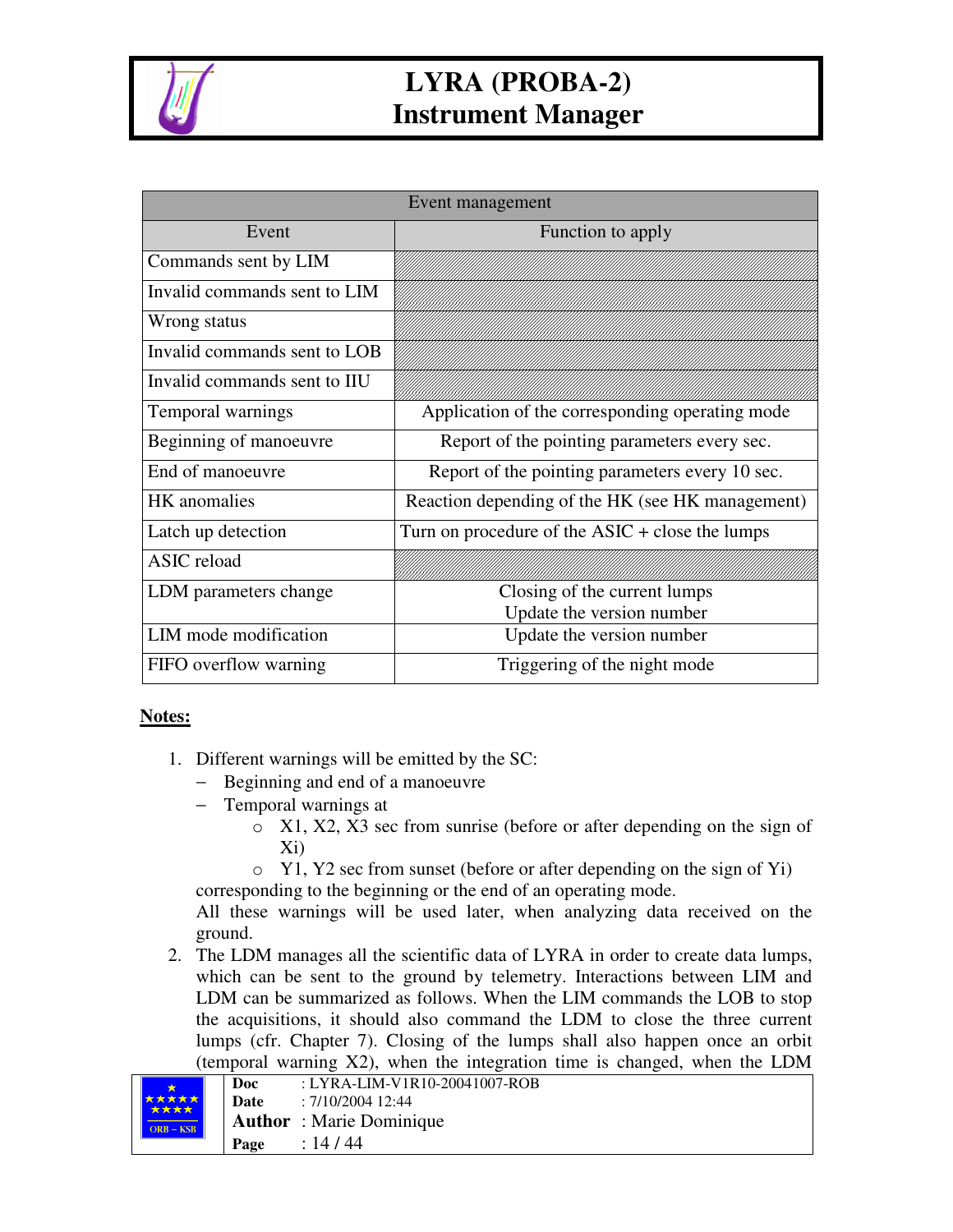

parameters are changed and in case of latch up. However, this does not imply intervention from the LIM.

Note that, if the LIM can run independently from the LDM, all the data acquired will be lost if the LDM is not running.

# **7 Atomic LYRA services and data exchange**

The "Atomic LYRA services" are commands that perform elementary functions. The parameters of the atomic services are either Instrument Manager processing variables, or constants uploaded from the ground.

All commands provided by the electronics shall be available to the LIM.

Most of the time, commands are coming from the ground, but the spacecraft could also require them. The LIM dispatches the commands to the element concerned (either the LDM, the SC, the LOB or FIFO). It is also possible that the command, sent by the ground or the spacecraft, is dedicated to the LIM itself. In this case, the LIM will simply apply it instead of dispatching it. In addition, some commands from the ground concerning LYRA are dedicated to the SC and do not transit by the LIM.

Beside from commands, data are also exchanged between the LIM and other elements. A summary of commands and data transmitted can be found in the table below (execution time and current-voltage columns to be reviewed).

**Note:** Multiplexers appearing in the commands to the LOB are used for two applications. The first is the selection of the recorded housekeeping input. The second is the selection of the unit used to perform acquisitions. As it is possible to use two units simultaneously (see "back up mode" below), two groups of multiplexers are provided, each of them consisting of four multiplexers (one per channel) connected to four VFC's. A TC defines which input will be selected for all the multiplexers in the same group [AD-1].

| <b>*****</b><br>**** | Doc<br>Date | : LYRA-LIM-V1R10-20041007-ROB<br>: 7/10/2004 12:44 |
|----------------------|-------------|----------------------------------------------------|
| $ORB - KSB$          |             | <b>Author</b> : Marie Dominique                    |
|                      | Page        | : 15/44                                            |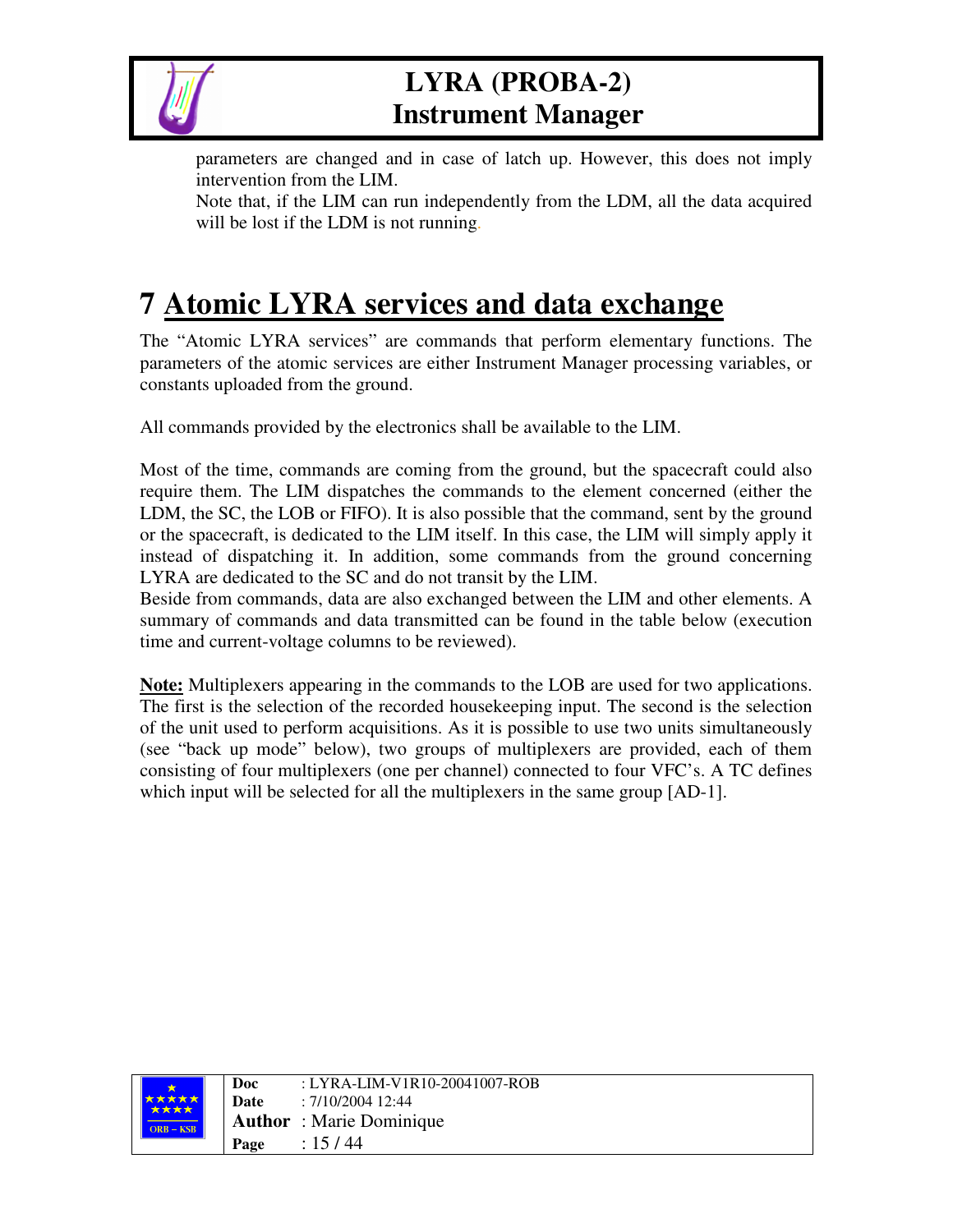

#### COMMANDS SENT BY THE LIM TO OTHER COMPONENTS

| <b>Command</b>                                                                                                             | <b>Executio</b><br>Time | <b>Current-</b><br><b>Voltage</b> | <b>Parameters</b>                                                        | <b>Remarks</b>                                                                                             |
|----------------------------------------------------------------------------------------------------------------------------|-------------------------|-----------------------------------|--------------------------------------------------------------------------|------------------------------------------------------------------------------------------------------------|
| <b>LOB</b>                                                                                                                 |                         |                                   |                                                                          |                                                                                                            |
| VFC X Power ON or OFF                                                                                                      | 10 <sub>ms</sub>        |                                   | $X = 1, 2$ or 3; ON or OFF                                               | TO DO: close the lumps if the nominal VFC<br>is powered OFF<br>ON not available in night and survival mode |
| HK group Power ON or OFF                                                                                                   | 10 <sub>ms</sub>        |                                   | ON or OFF                                                                | ON not available in survival mode                                                                          |
| Head X Power ON or OFF                                                                                                     | 10 <sub>ms</sub>        |                                   | $X = 1, 2$ or 3; ON or OFF                                               | ON not available in night and survival mode                                                                |
| Cover X Power ON or OFF                                                                                                    | 10 <sub>ms</sub>        |                                   | $X = 1, 2$ or 3; ON or OFF                                               | ON not available in night and survival mode                                                                |
| Cover X lock or unlock                                                                                                     | $10 \text{ ms}$         |                                   | $X = 1, 2$ or 3; lock or<br>unlock                                       | not available in survival mode; cover must be<br>powered                                                   |
| Cover X open or closed                                                                                                     | 10 <sub>ms</sub>        |                                   | $X = 1, 2$ or 3; open or<br>closed                                       | not available in survival mode, open not<br>available in night mode; cover must be                         |
| VIS LED's Switch ON or OFF                                                                                                 | 10 <sub>ms</sub>        |                                   | ON or OFF                                                                | ON not available in night and survival mode                                                                |
| UV LED's of unit X Switch ON or OFF                                                                                        | $10 \text{ ms}$         | $<$ 1A; 5V                        | $X = 1, 2$ or 3; ON or OFF                                               | ON not available in night and survival mode                                                                |
| heater X on unit head Y Switch ON or OFF                                                                                   | 10 <sub>ms</sub>        |                                   | $X = AB$ or CD, $Y = 1, 2$ or<br>3: ON or OFF                            | ON not available in survival mode                                                                          |
| Select integration time X,                                                                                                 | 10 <sub>ms</sub>        |                                   | $X = 10$ ms, 20ms, 50ms,<br>100ms, 200ms, 500ms, 1s,<br>$2s.5s$ or $10s$ | TO DO: interrupt emission to record a<br>timestamp<br>not available in night and survival mode             |
| Select input $X$ of multiplexer group $Y$                                                                                  | 10 <sub>ms</sub>        |                                   | $X = 1, 2, 3, 6, 7$ or 8; $Y = 1$<br>or 2                                | not available in night and survival mode                                                                   |
| Select HK address                                                                                                          | 10 <sub>ms</sub>        |                                   | $X \subset [1,8]$ , $Y \subset [1,3]$                                    | not available in survival mode                                                                             |
| Activate HK continuous loop                                                                                                | 10 <sub>ms</sub>        |                                   |                                                                          | not available in survival mode                                                                             |
|                                                                                                                            |                         |                                   |                                                                          | 4 min to read all the HK's                                                                                 |
| <b>IIU</b>                                                                                                                 |                         |                                   |                                                                          |                                                                                                            |
| : 7/10/2004 12:49 ms<br>LYRA switch ON or ODate<br><b>Author</b> : Marie Dominique<br>$UV$ LED's ON/OFF proceedure : 16/44 |                         | $lt; 1A$ ; 5V                     |                                                                          | TO DO when OFF : to close the lumps in the<br>LDM                                                          |
|                                                                                                                            |                         |                                   |                                                                          |                                                                                                            |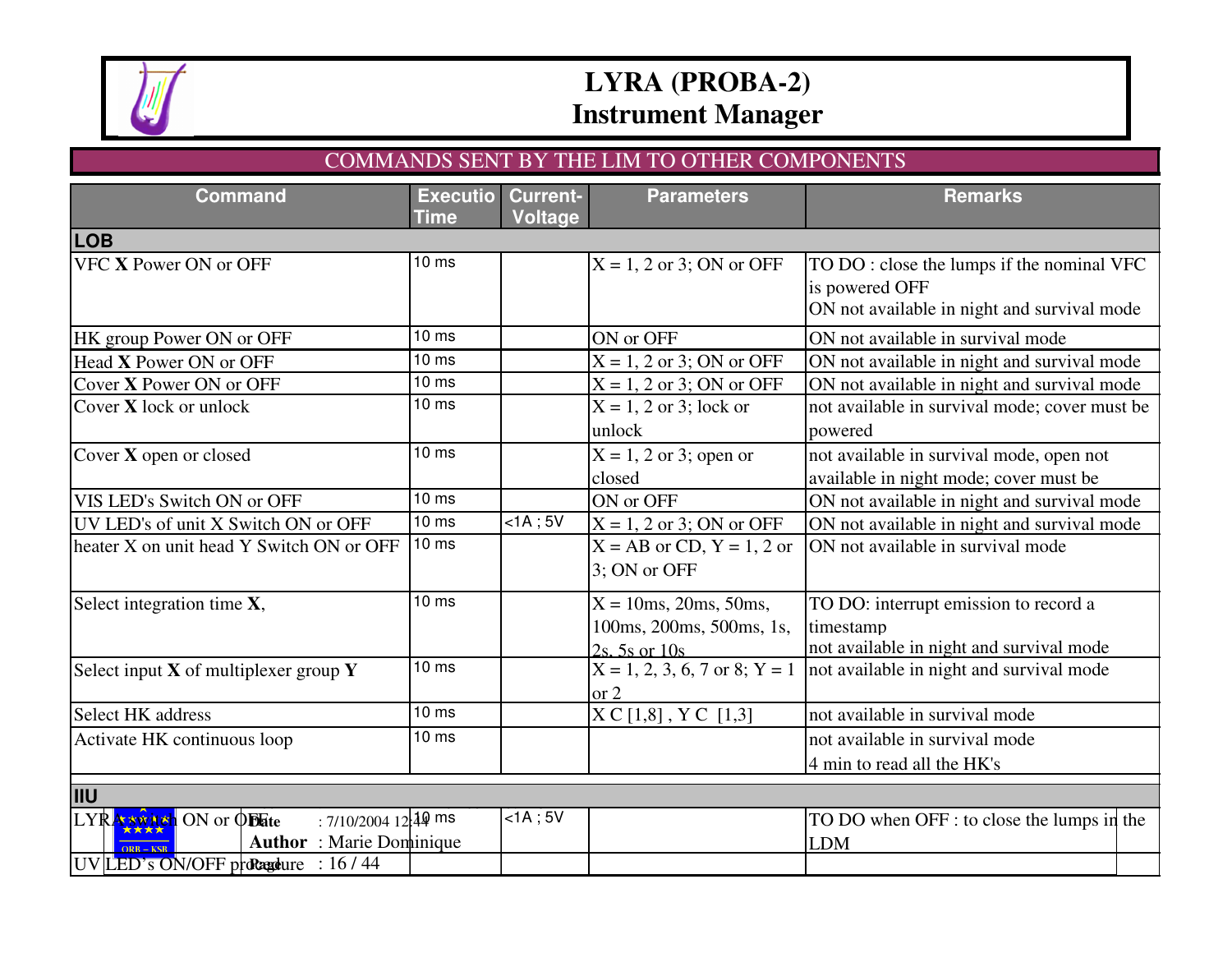

| <b>SC</b>                                  |  |                                    |
|--------------------------------------------|--|------------------------------------|
| Request the time remaining before the next |  |                                    |
| contact with the ground                    |  |                                    |
|                                            |  |                                    |
| <b>FIFO</b>                                |  |                                    |
| Get FIFO#2 occupation level                |  |                                    |
|                                            |  |                                    |
| <b>LDM</b>                                 |  |                                    |
| Conclude/seal the three current lumps      |  | compression if needed, addition of |
|                                            |  | the lump header                    |

#### COMMANDS REQUESTED FROM THE GROUND TO COMPONENTS

| <b>Command</b>                                          | <b>Execution</b> | <b>Current-</b> | <b>Parameters</b> | <b>Remarks</b>                      |
|---------------------------------------------------------|------------------|-----------------|-------------------|-------------------------------------|
|                                                         | <b>Time</b>      | voltage         |                   |                                     |
| <b>LIM</b>                                              |                  |                 |                   |                                     |
| <b>RS422</b>                                            |                  |                 |                   |                                     |
| Get the unread HK word(s) thru the RS422                |                  |                 |                   |                                     |
| Check IIU LYRA switch ON                                |                  |                 |                   |                                     |
| ASIC reload                                             |                  |                 |                   | if in night mode                    |
| Transmit HK or status to the SC data bank for           |                  |                 |                   |                                     |
| downlink                                                |                  |                 |                   |                                     |
| Add a new mode                                          |                  |                 |                   | update LIM version number           |
|                                                         |                  |                 |                   | not if this mode is running, update |
| Delete a mode                                           |                  |                 |                   | LIM version number                  |
|                                                         |                  |                 |                   | not if this mode is running; update |
| Replace a mode                                          |                  |                 |                   | LIM version number                  |
| Check FIFO#2<br>filling and<br>give max acq.            |                  |                 |                   | TO DO: update the acquisition       |
| Cadence,<br>$\cdot$ I YRA-LIM-V1R10-20041007-ROB<br>Doc |                  |                 |                   | cadence                             |
| *****<br>: 7/10/2004 12:44<br>Date<br>****              |                  |                 |                   |                                     |
| <b>Author</b> : Marie Dominique<br>$ORB - KSB$          |                  |                 |                   |                                     |
| : 17/44<br>Page                                         |                  |                 |                   |                                     |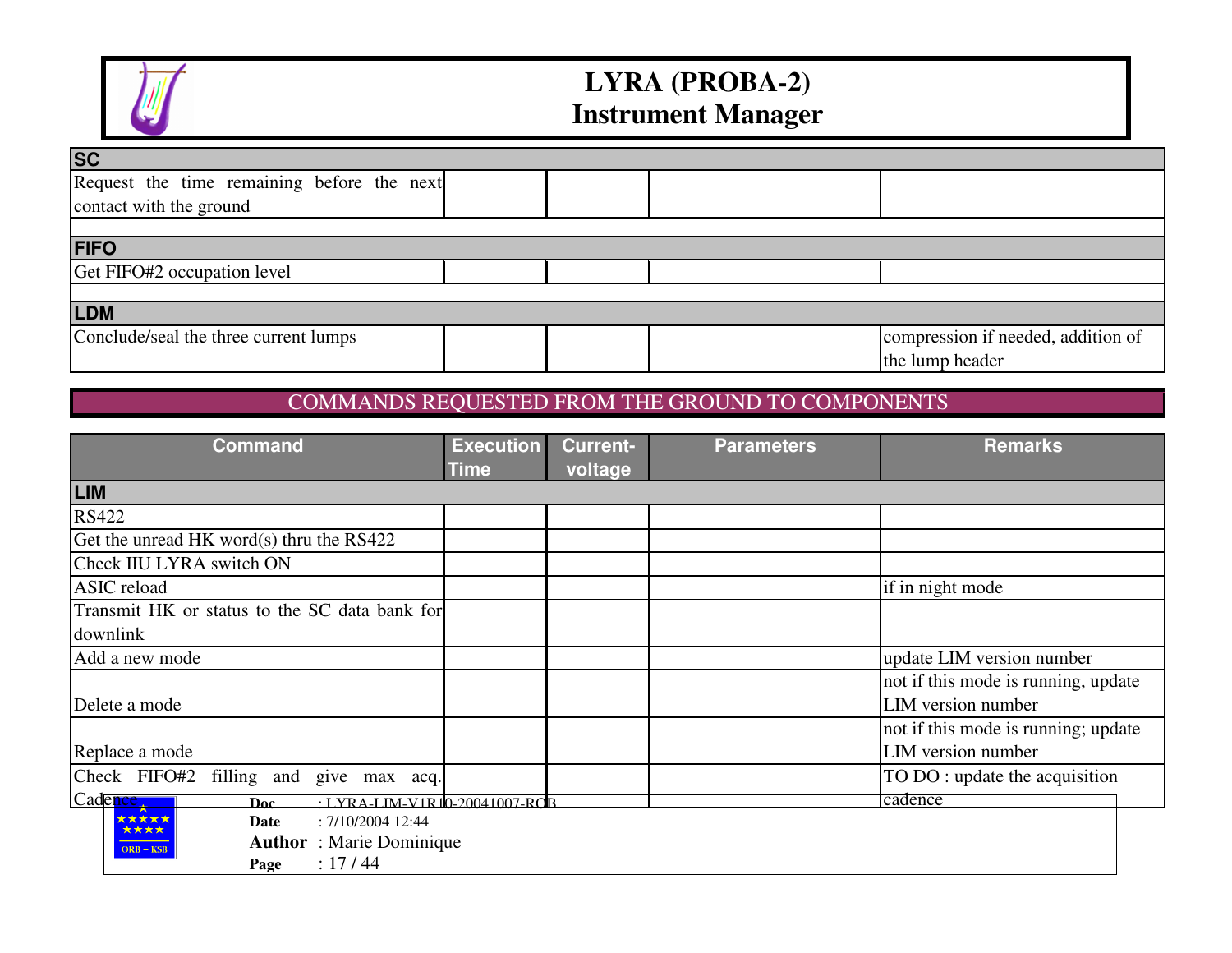

| <b>ISC</b>                                        |                            |                                           |
|---------------------------------------------------|----------------------------|-------------------------------------------|
| Change frequency of reports of data X in the data |                            | data X can be an HK, a status, a pointing |
| <b>bank</b>                                       |                            | parameter,                                |
| Update LIM-LDM version number                     |                            |                                           |
| Change HK limit values                            | HK concerned               |                                           |
| Disable - enable HK analysis                      |                            | not disable within the TBD s after the    |
|                                                   |                            | detection of an error                     |
| Modify HK table                                   |                            |                                           |
| Modify status table                               |                            |                                           |
| Load new version of the LDM code                  |                            | TO DO : update the version number         |
| Change LDM parameters                             | compression en-/disable,   | TO DO: close current lumps; update        |
|                                                   | rearrangement en-/disable, | LDM version number                        |
|                                                   | keep one science block out |                                           |
|                                                   | of X,                      |                                           |
| <b>Reset FIFO#2</b>                               |                            |                                           |
| Change the values of temporal warnings            | X1, X2, X3, Y1 or Y2       | TO DO : to update the schedule table      |
| Add in schedule table                             |                            |                                           |
| Delete in schedule table                          |                            |                                           |
| Replace in schedule table                         |                            |                                           |

|                                                                                                                                                                                            | Doc  | : LYRA-LIM-V1R10-20041007-ROB   |
|--------------------------------------------------------------------------------------------------------------------------------------------------------------------------------------------|------|---------------------------------|
| *****                                                                                                                                                                                      | Date | : 7/10/2004 12:44               |
| $\mathcal{L}^{\text{max}}_{\text{max}}$ and $\mathcal{L}^{\text{max}}_{\text{max}}$ and $\mathcal{L}^{\text{max}}_{\text{max}}$ and $\mathcal{L}^{\text{max}}_{\text{max}}$<br>$ORB - KSB$ |      | <b>Author</b> : Marie Dominique |
|                                                                                                                                                                                            | Page | : 18/44                         |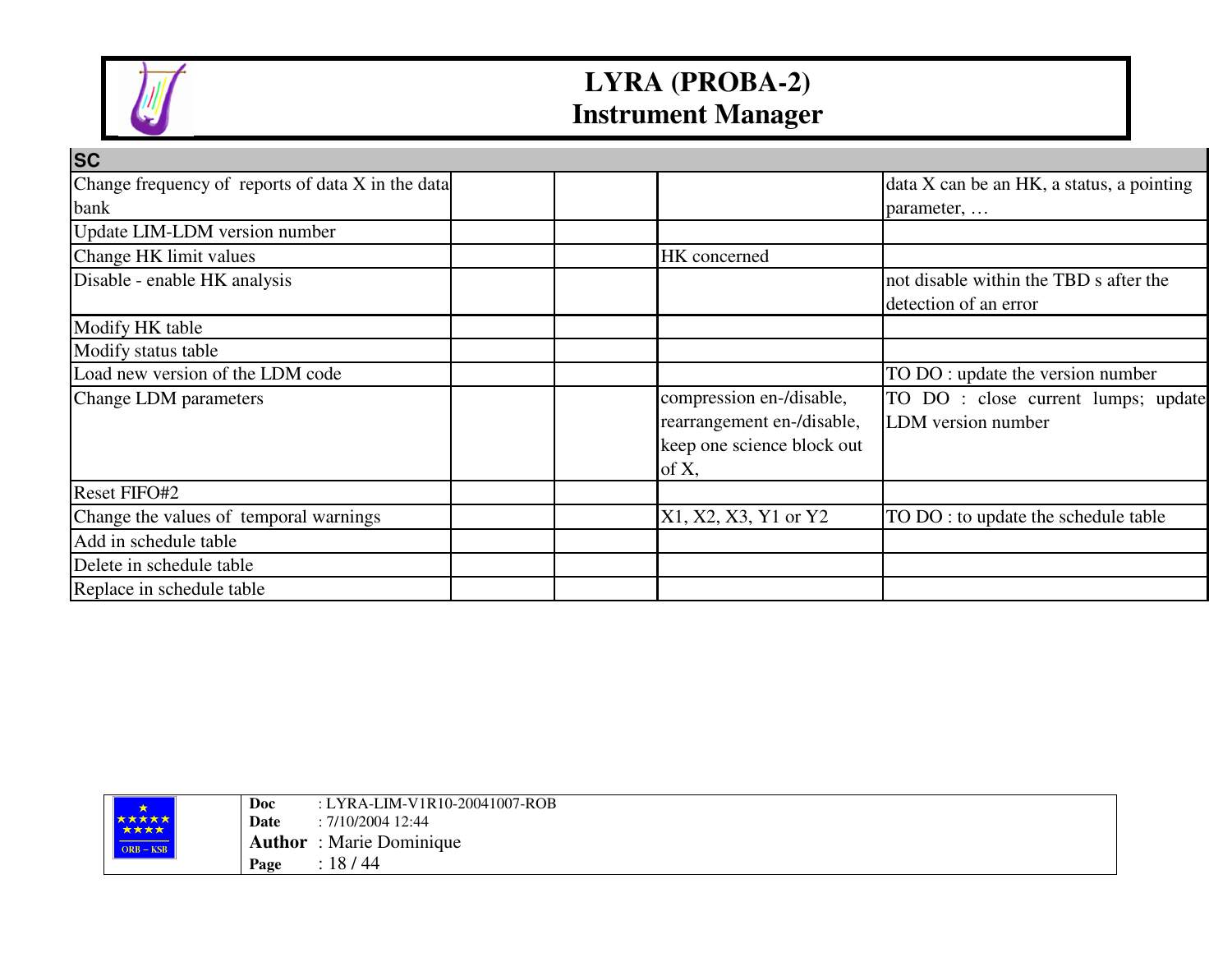

#### COMMANDS SENT BY THE LDM TO OTHER COMPONENTS

| <b>Command</b>      | <b>Execution Current-</b><br><b>Time</b> | voltage | <b>Parameters</b> | <b>Remarks</b> |
|---------------------|------------------------------------------|---------|-------------------|----------------|
| <b>FIFO#1</b>       |                                          |         |                   |                |
| Reset FIFO#1        |                                          |         |                   |                |
|                     |                                          |         |                   |                |
| <b>OBET</b>         |                                          |         |                   |                |
| store the timestamp |                                          |         |                   |                |

#### DATA SENT BY THE LIM TO OTHER COMPONENTS

| <b>Data</b>  | <b>Remarks</b> |
|--------------|----------------|
| <b>SC</b>    |                |
| HK           |                |
| <b>Satus</b> |                |

### DATA SENT TO THE LIM BY OTHER COMPONENTS

| <b>Data</b>                       | <b>Remarks</b> |
|-----------------------------------|----------------|
| <b>SC</b>                         |                |
| Time remaining before the next TM |                |
|                                   |                |
| LOB                               |                |
| <b>HK</b>                         |                |
| <b>Status</b>                     |                |

| *                    | Doc    | : LYRA-LIM-V1R10-20041007-ROB |
|----------------------|--------|-------------------------------|
| <b>大大大大大</b><br>大大大大 | Date   | : 7/10/2004 12:44             |
| $ORB - KSB$          | Author | : Marie Dominique             |
|                      | Page   | 19/44                         |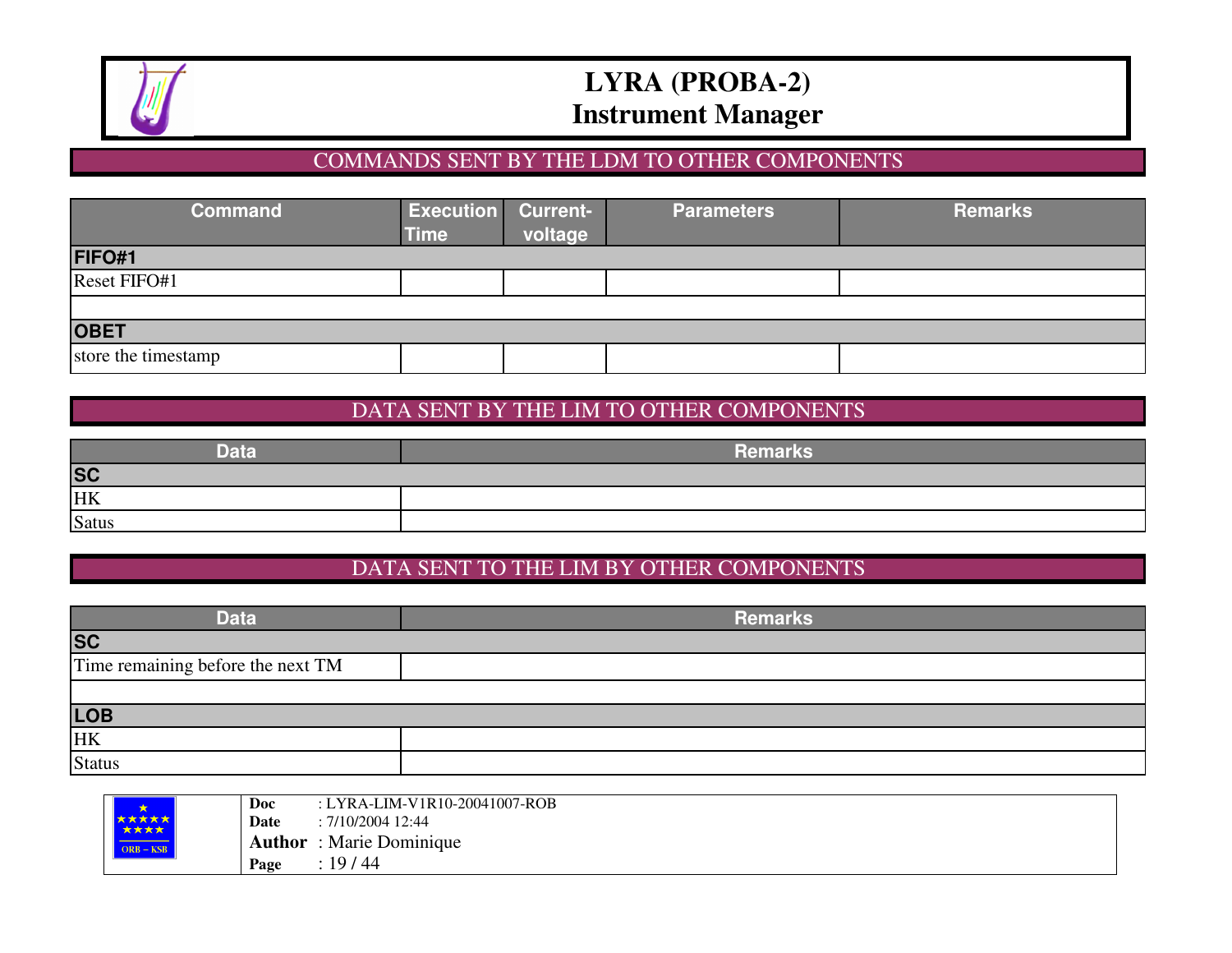

| Data   | Remarks |
|--------|---------|
| FIFO#2 |         |
| lumps  |         |

#### DATA SENT TO THE LDM BY OTHER COMPONENTS

| <b>Data</b>         | <b>Remarks</b> |
|---------------------|----------------|
| <b>LOB</b>          |                |
| Science data blocks |                |
| Gate signal         |                |
|                     |                |
| <b>OBET</b>         |                |
| Timestamps          |                |
|                     |                |
| <b>SC data bank</b> |                |
| SW version number   |                |

| <b>SEA</b>           | Doc    | : LYRA-LIM-V1R10-20041007-ROB |
|----------------------|--------|-------------------------------|
| <b>*****</b><br>**** | Date   | $: 7/10/2004$ 12:44           |
| $ORB - KSB$          | Author | : Marie Dominique             |
|                      | Page   | 20/44                         |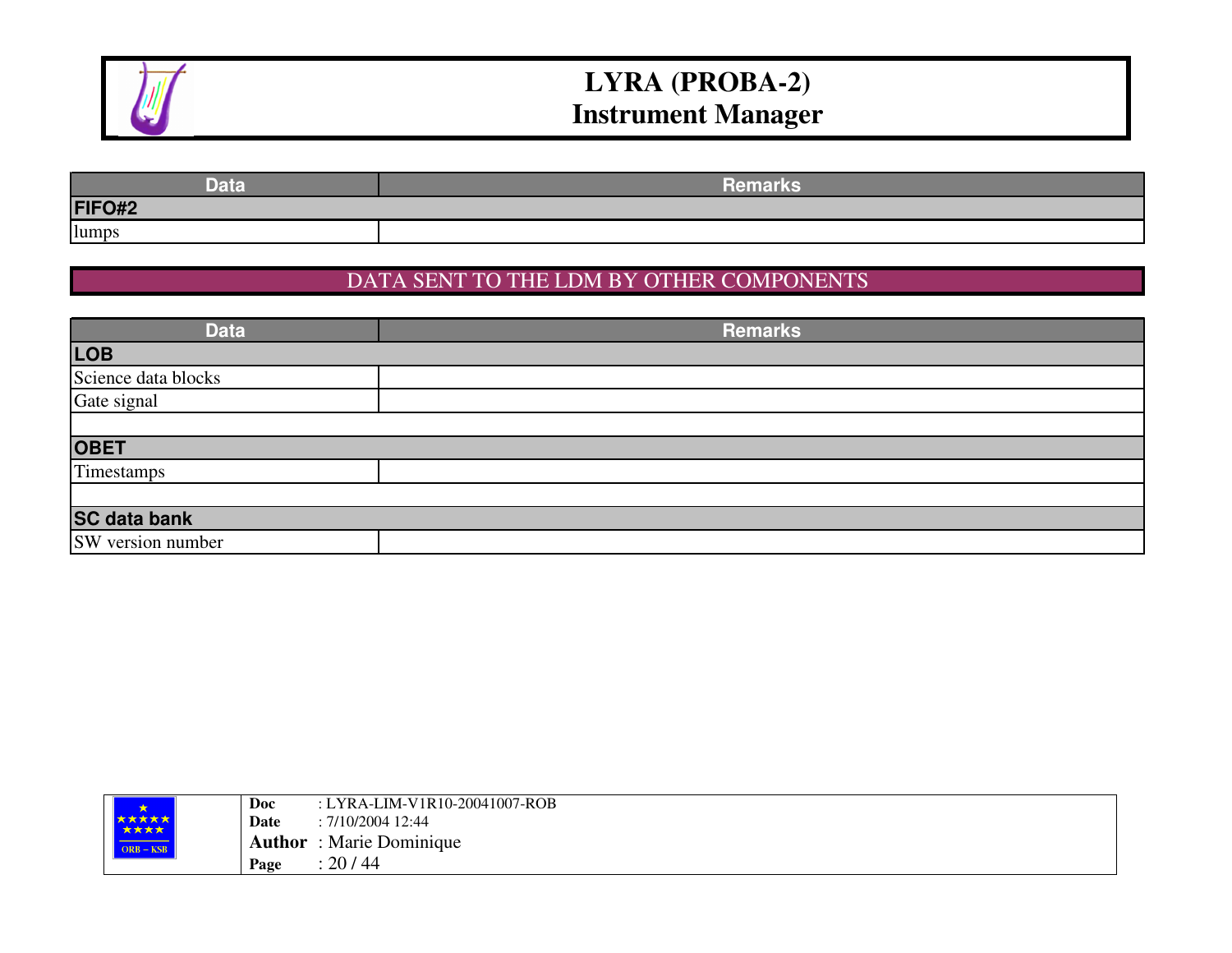

# **8 LYRA operating modes (scenarios)**

Some atomic commands described in the previous chapter are regularly applied in a fixed order. For sake of simplicity, these successions of commands shall be preprogrammed using functions called operating modes. As for atomic commands, mode parameters are either Instrument Manager processing variables or constants uploaded from the ground. Note that, when in orbit, new versions of these modes can be uploaded from the ground. For example, a study of the luminescent clouds at high altitude is foreseen as a test during a few orbits (cfr. chapter 9). If these first acquisitions appear to be successful, this acquisition configuration could be implemented as a new mode (taking into account the compatibility with other experiments onboard).

#### **8.1 Occurrence of the modes during an orbit**

The default succession of modes is represented below. Alternative modes or sub-modes are indicated.



|               | Doc  | : LYRA-LIM-V1R10-20041007-ROB   |
|---------------|------|---------------------------------|
| *****<br>**** | Date | : 7/10/2004 12:44               |
| $ORB - KSB$   |      | <b>Author</b> : Marie Dominique |
|               | Page | : 21/44                         |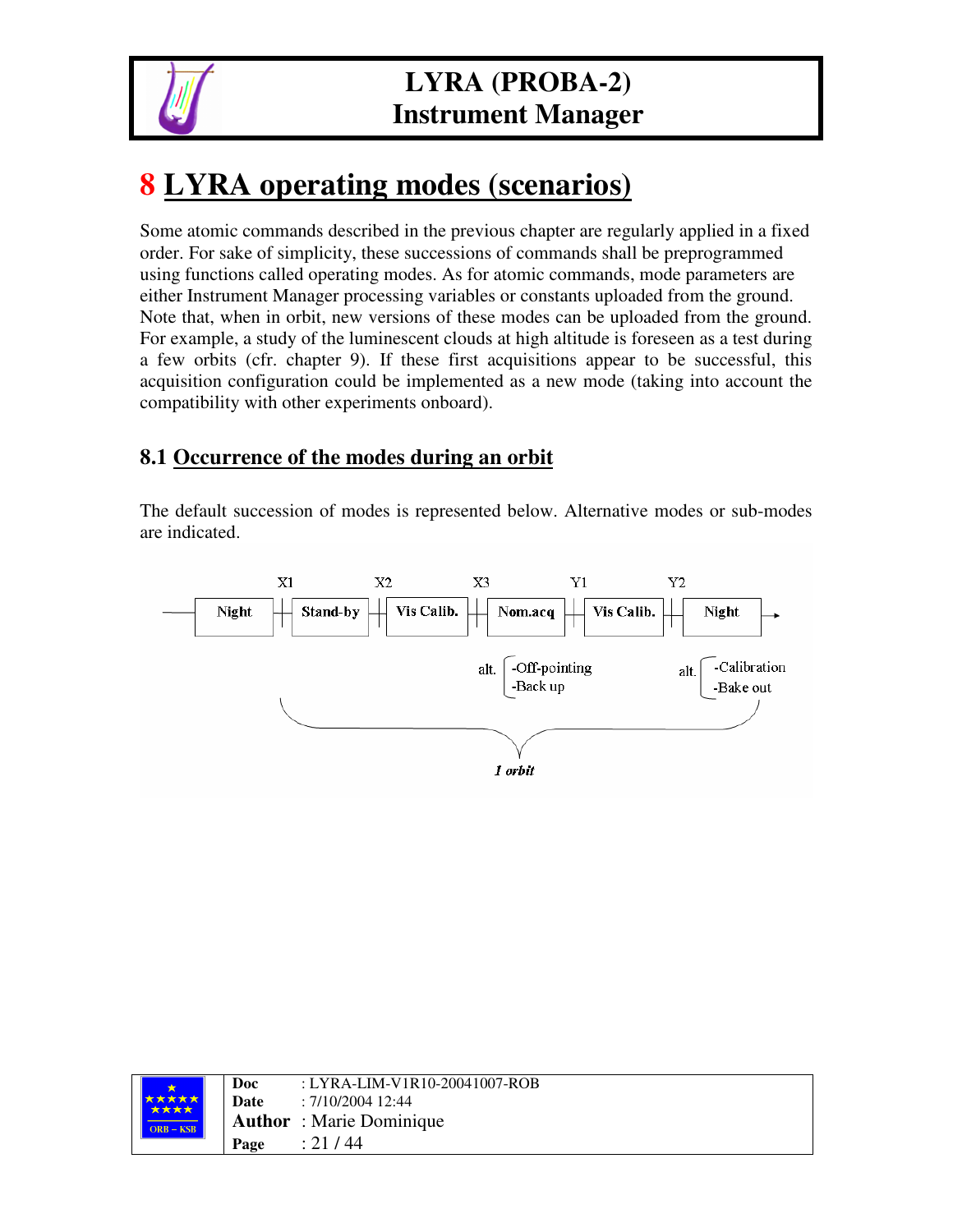

#### **8.2 Stand-by mode**

The stand-by mode consists not in acquisitions but in switch-on procedures<sup>8</sup> (most of the LOB components are switched off every night) followed by tests to ensure that LYRA is in a thermal/electronic status allowing it to switch quickly to acquisition mode. This mode is nothing else than an intermediate state between night mode or the survival mode and acquisition modes. It includes a check of temperature sensors and a switch on of the VFC1 and detector1, which are required for the next default mode in order to allow them to be stabilized before the beginning of observations. In parallel, the LIM waits for a S/C command (usually corresponding to the timing signal X2).

Thereafter the acquisition mode (which comprise nominal sub-mode, off-pointing submode, the back up sub-mode or the calibration sub-mode) can be triggered upon reception of the S/C command.

At the end of this mode, VFC1 and detector 1 are thus powered.

#### **8.3 Acquisition mode**

This mode shall aim at acquiring time series with the four channels of the desired unit(s). Once every 10 sec (baseline but shall be adapted during the mission), during acquisition

<sup>8</sup> At the beginning of the satellite's life (the first time it will enter in stand-by mode), this procedure will be the "first switch on" described in annexes. Thereafter, a simpler switch on procedure will be used. Flowchart diagrams describing procedures can be found in annexes.

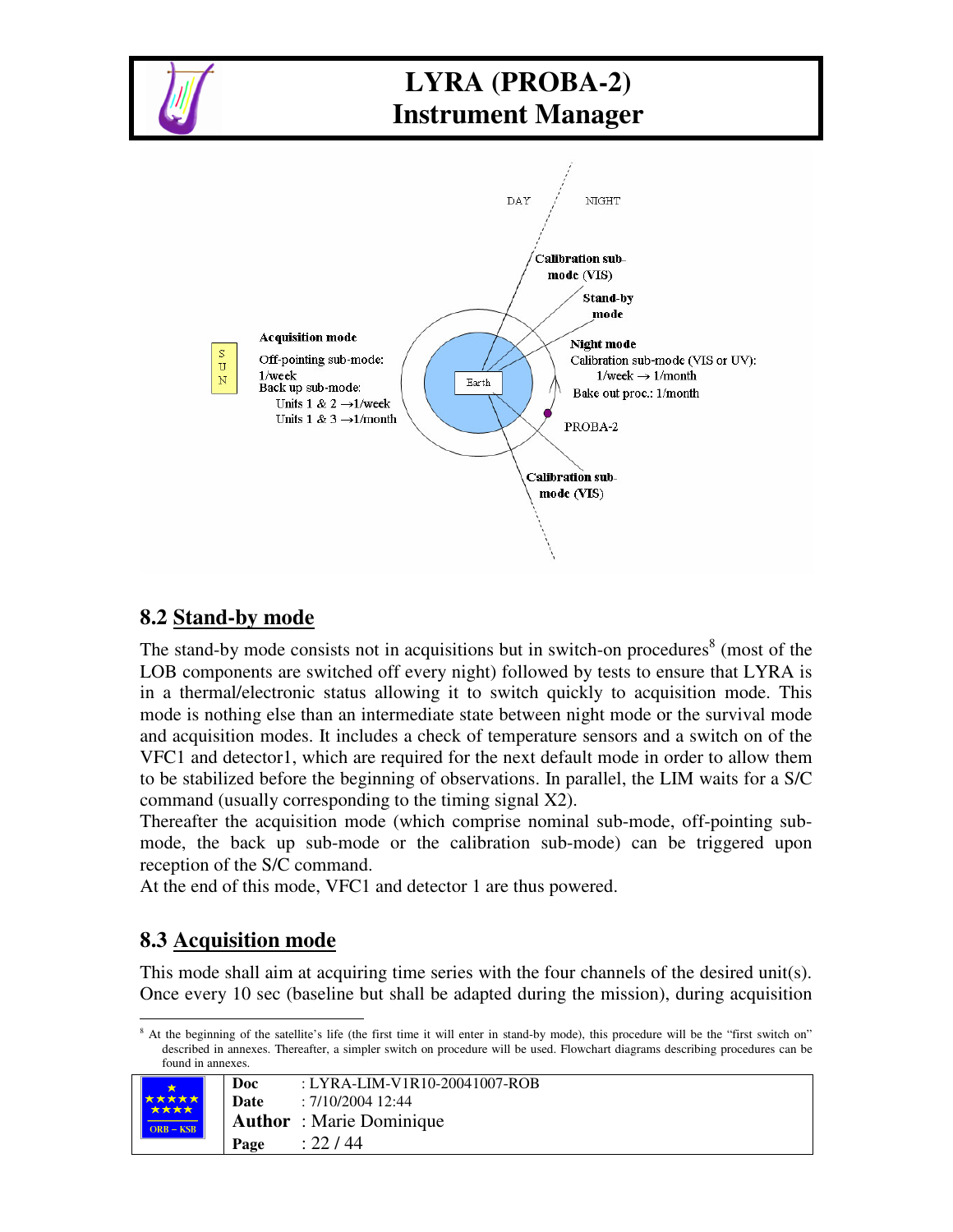

periods, the VFC's in function have to be calibrated. To do that a known voltage will be applied as input of the VFC. Three values of voltage are provided: 0V, 2.5V and 5V, each of them being thus triggered every 30 sec (following the VFC calibration cadence), in alternation with the others. Data acquired with one of this three inputs are recognized by their MUX address.

Note that, before to begin acquisitions, the status of the  $VFC(s)$  and the detector head(s) specified in parameters must be checked. The status corresponding to the end of stand by mode is VFC1 and detector1 powered. If this doesn't correspond to the required configuration, the missing  $VFC(s)$  and detector(s) must be switched on while the redundant ones must be switched off.

Thereafter, the desired doors shall be powered, open, and disconnected, while, the required LED's shall be switched on

#### **Parameters** are:

- − LOB unit(s) involved (1, 2 or 3),
- − Chosen VFC(s) (1 or 2),
- − LED status (ON or OFF, UV or VIS, unit 1, 2 or 3),
- − Acquisition cadence (possible values: 10ms, 20ms, 50ms, 100ms, 200 ms, 500ms, 1s, 2s, 5s, 10s)
- − Beginning and end of acquisition (e.g. X3 and Y1, respectively) or duration (in sec)
- − Off pointing scheme/path (to be chosen between pre-defined schemes comprising the pointing with a constant angle) Frequency of the VFC calibration ( max 1 voltage every sec)
- − Cover status (ON or OFF)

As we can see, the duration of such a sequence is either fixed (number of hours) or bounded by "sunset" warning (default) Y1.

TC can change these parameters

Sometimes, it will be possible to observe the Sun through the Earth atmosphere (after sunrises and before sunsets). These periods shall be dedicated to Earth atmosphere absorption study.

**Note**: As said before, the acquisition cadence can be autonomously adapted in case the place remaining in the FIFO dedicated to data storage is too low.

#### **8.3.1 Nominal sub-mode**

This mode is the most often used. It aims at acquiring sun irradiance time series, which requires that the satellite is pointing at the sun (which has to be at least partly visible). It consists simply in acquiring with one unit at a cadence of 100Hz. The parameters defining this mode are the following :

| *****       | Doc  | : LYRA-LIM-V1R10-20041007-ROB   |
|-------------|------|---------------------------------|
| ****        | Date | : 7/10/2004 12:44               |
| $ORB - KSB$ |      | <b>Author</b> : Marie Dominique |
|             | Page | : 23/44                         |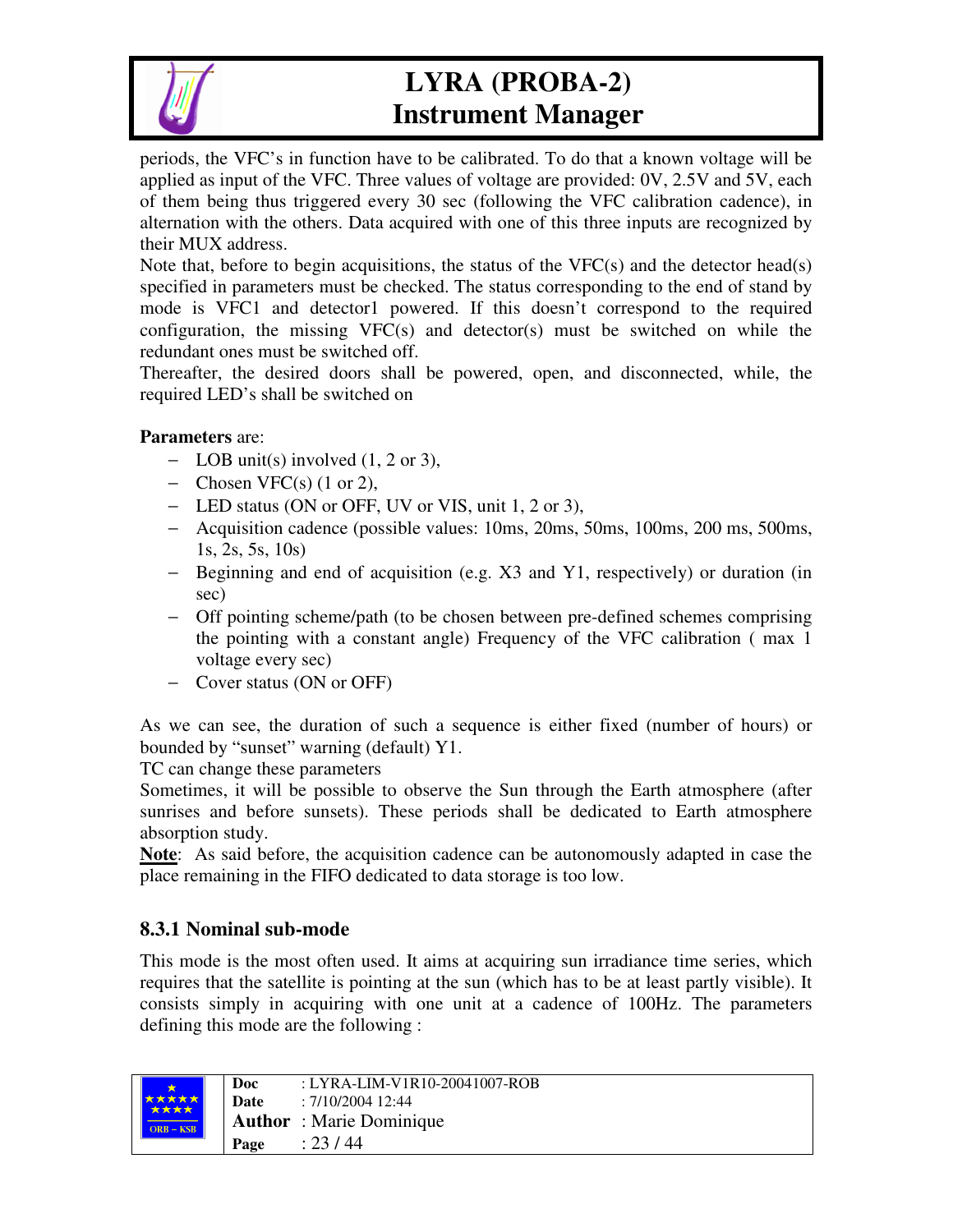

#### **Default parameters** are:

- − Unit 1
- − VFC 1
- − All LEDs OFF
- − Acquisition cadence: 100 Hz
- − X3 and Y1
- − Constantly sun-centered
- − 10 sec
- − Cover 1 open

#### **8.3.2 Back up (redundancy) sub-mode**

This mode shall permit to evaluate the performance of the radiometers (detectors + filters) and their possible degradation (in term of effective area) as a function of time by comparing the results of two units having different utilization rate. To achieve this, samples shall be acquired at 100Hz (maximum) in the 4 channels of two units simultaneously. This shall occur once a week for units  $1 \& 2$  and once a month for units 1& 3 when pointing is sun-centered.

#### **Default parameters** are:

- − Units 1 and 2
- − VFC 1 and 2
- − All LEDs OFF
- − Acquisition cadence: 100 Hz
- − X3 and Y1
- − Sun-centered
- − 10 sec
- − Covers 1 and 2 open

#### **8.3.3 Off pointing sub-mode**

This sub-mode shall permit to evaluate the performance of the detectors and their possible degradation (in term of flat-field) as a function of time. It is possible to access information on the spatial map of the detectors by paving the FOV with off-points. During SC manoeuvres, acquisitions should not be interrupted. The identification of data acquired during SC movements and during stabilized periods will be made on the ground when comparing the data with the manoeuvre warnings logged in the events file. Stabilized periods and corresponding acquisitions should last more than TBD sec (in order to have a sufficient amount of data for each stabilized position of the SC).

This sequence should be run early in the instrument life, for consistency check with onground calibrations. Baseline is to perform these acquisitions once every three months but this cadence might change during the mission.

#### **Default parameters:**

|                             | Doc  | : LYRA-LIM-V1R10-20041007-ROB   |
|-----------------------------|------|---------------------------------|
| <b>*****</b><br><b>****</b> | Date | : 7/10/2004 12:44               |
| $ORB - KSB$                 |      | <b>Author</b> : Marie Dominique |
|                             | Page | : 24/44                         |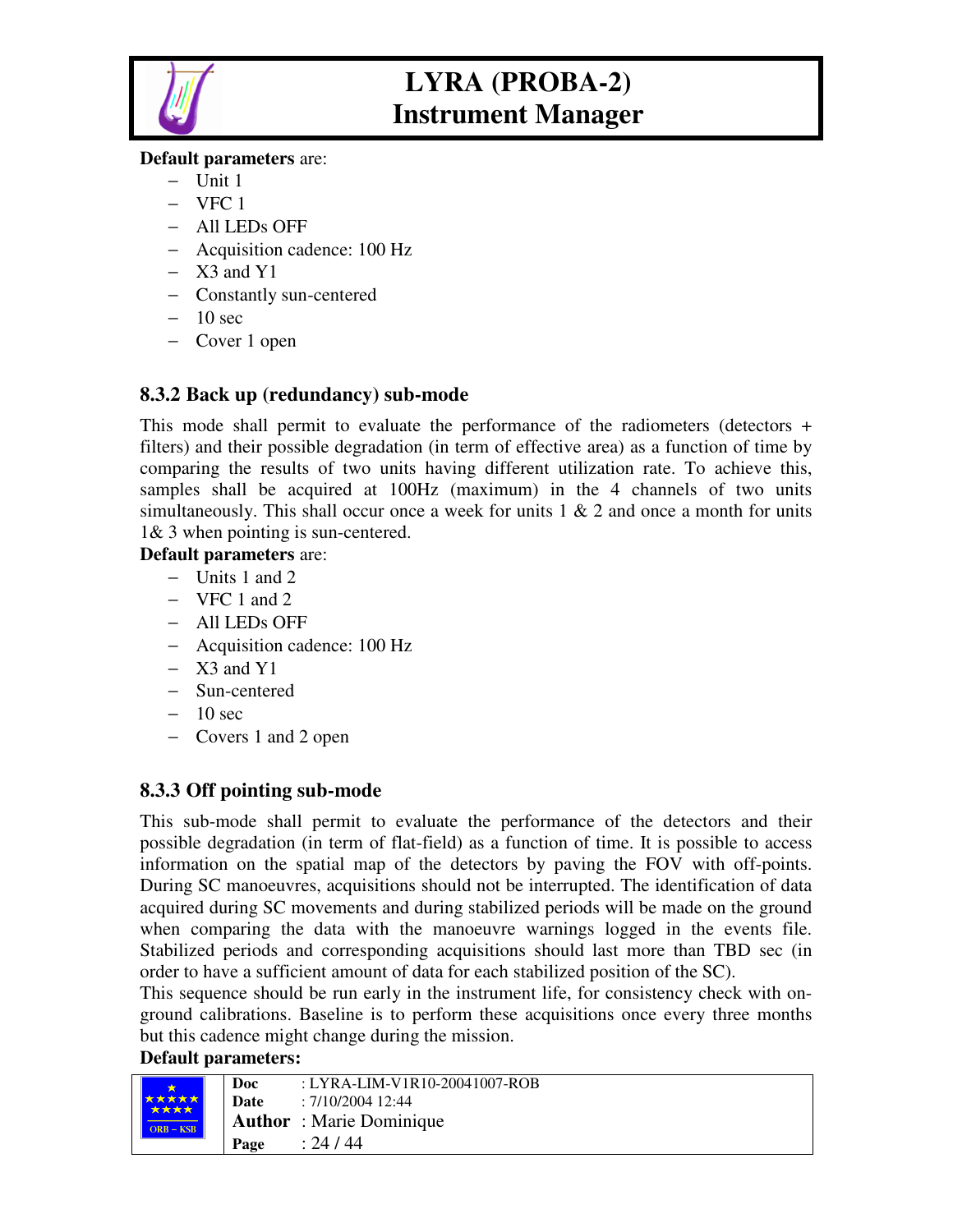

- Unit1
- − VFC 1
- − All LEDs OFF
- − Integration time = 10 ms
- − X3 and Y1
- − Detector paving
- − 10 sec
- − Cover 1 open

### **8.3.4 Calibration sub-mode**

This sub-mode shall permit to evaluate the performance of the detectors and their possible degradation (in term of QE) as a function of time. It will consist in acquiring time series at 100 Hz, while the spacecraft is not looking at the Sun (i.e. during eclipses, or door closed). This includes dark records and data taken with the calibration lamps (either the UV or the Visible ones) ON. Such a sub-mode will typically be activated twice an orbit (VIS LED) and once a week to once a month (UV LED). Again, these frequencies must be adaptable during the flight. The duration of this mode will be determined by the parameters. In the default sequence, this mode is bounded by temporal alarms X3 or Y2. During this sub-mode, attention must be paid to the power consumption. Indeed, to switch on all the UV calibration LED at the time when SWAP is compressing data or baking out will probably consume too much power. These activities have thus to be desynchronized.

#### **Default Parameters:**

- − Unit 1
- − VFC 1
- − LED type : VIS (but UV are also possible)
- − 10ms
- − X2 and X3
- − Pointing : none
- − 10 sec
- − All covers closed

### **8.4 Night mode**

A specified time interval after/before entering the night, it shall send a temporal warning (cf. PROBA-2 atomic services: Y2) and a command to the LIM. The LIM shall close the covers and switch off the instrument, placing it in non-operating status, with the minimum power consumption (only heaters and HK VFC shall be ON).

A specified time interval after/before sunrise (X1 or X2 warning) or after the reception of a TC (for example to switch to bake out procedure), LYRA shall enter the stand-by mode, ready to trigger other modes.

|                      | Doc  | : LYRA-LIM-V1R10-20041007-ROB   |
|----------------------|------|---------------------------------|
| <b>*****</b><br>**** | Date | : 7/10/2004 12:44               |
| $ORB - KSB$          |      | <b>Author</b> : Marie Dominique |
|                      | Page | : 25/44                         |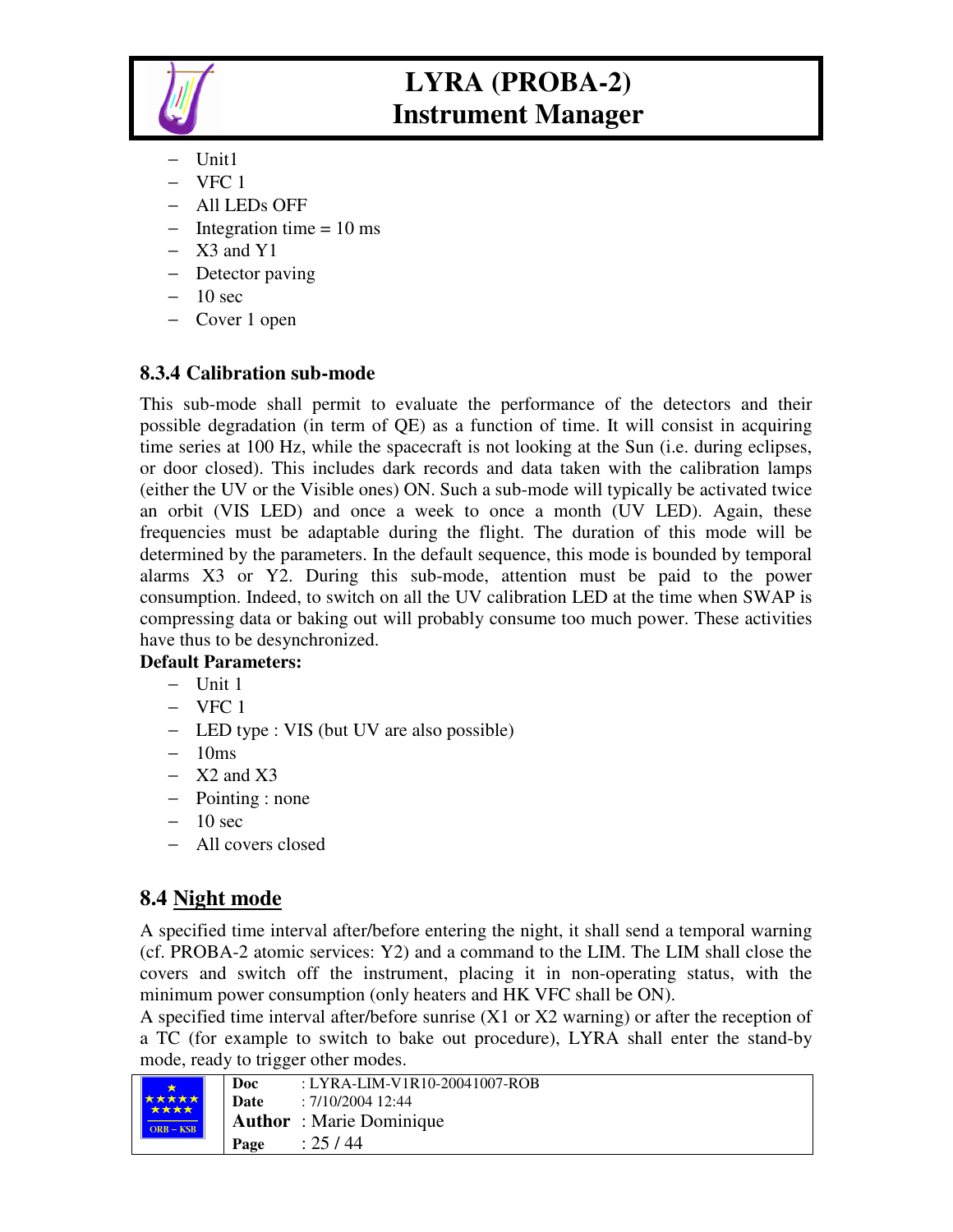

The switch off procedure is described in annex 11.

Remark : the stand-by mode should always be triggered from night mode prior to any acquisition mode. If a command is received to trigger an acquisition mode, this would be neglected and an event should be logged

#### **Parameters:**

- − Beginning of the mode (in seconds)
- − End of the mode (in seconds)

#### **Default parameters:**

- − Y2
- − X1

#### **8.5 Bake out procedure**

Once per month (depending on the ground request), each detector shall be decontaminated by heating it. In order to do so, a TC will be sent specifying the unit head(s) and the heater(s) involved as well as the duration of the bake-out. Since we cannot be certain of the effectiveness of such a procedure (instruments may be hot enough to avoid contamination), this will be tested in flight. This is also why it will be implemented as a procedure

#### **Parameters:**

- − Unit (1, 2 or 3)
- − Heater (AB or CD)
- − Duration (in seconds)

#### **8.6 Survival mode**

In case of emergency the survival mode shall be triggered by the spacecraft or the ground. Survival mode implies a complete switch off of LYRA after having closed the doors. This mode requires no parameters. Exit from survival mode can only be ordered by TC and can only be used to trigger stand-by or night mode. If a command triggering an other mode is received, it would be neglected and an event should be logged. Survival mode shall be accessible at any time from any other mode. It is considered prior to any other activity. As the application of any other mode required that the previous mode is finished, this mode should also offer the possibility to escape from an undesired trap configuration.

| *****       | Doc<br>Date | : LYRA-LIM-V1R10-20041007-ROB<br>: 7/10/2004 12:44 |
|-------------|-------------|----------------------------------------------------|
| $ORB - KSB$ |             | <b>Author</b> : Marie Dominique                    |
|             | Page        | : 26/44                                            |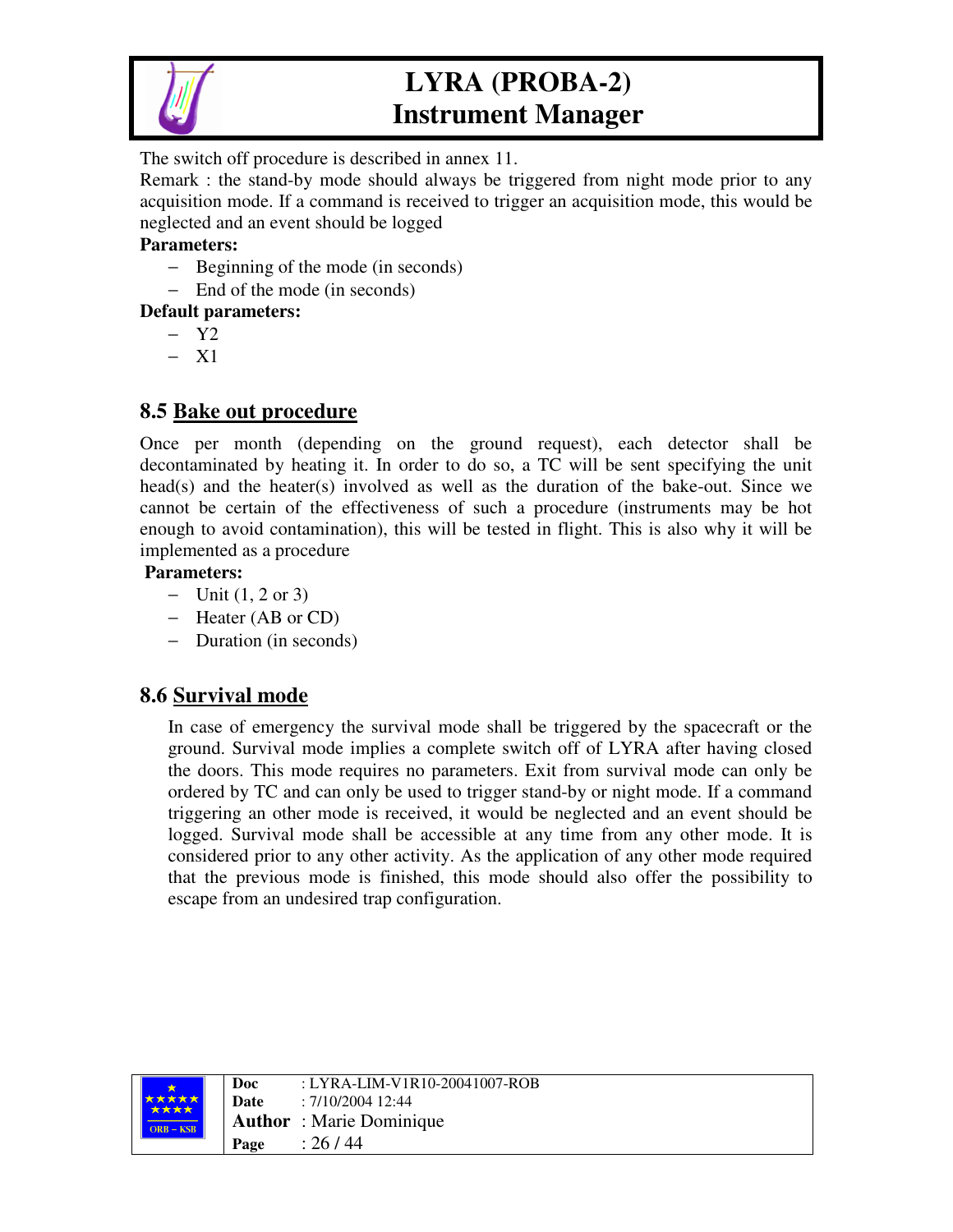



|                      | Doc  | : LYRA-LIM-V1R10-20041007-ROB   |
|----------------------|------|---------------------------------|
| *****<br><b>****</b> | Date | : 7/10/2004 12:44               |
| $ORB - KSB$          |      | <b>Author</b> : Marie Dominique |
|                      | Page | : 27/44                         |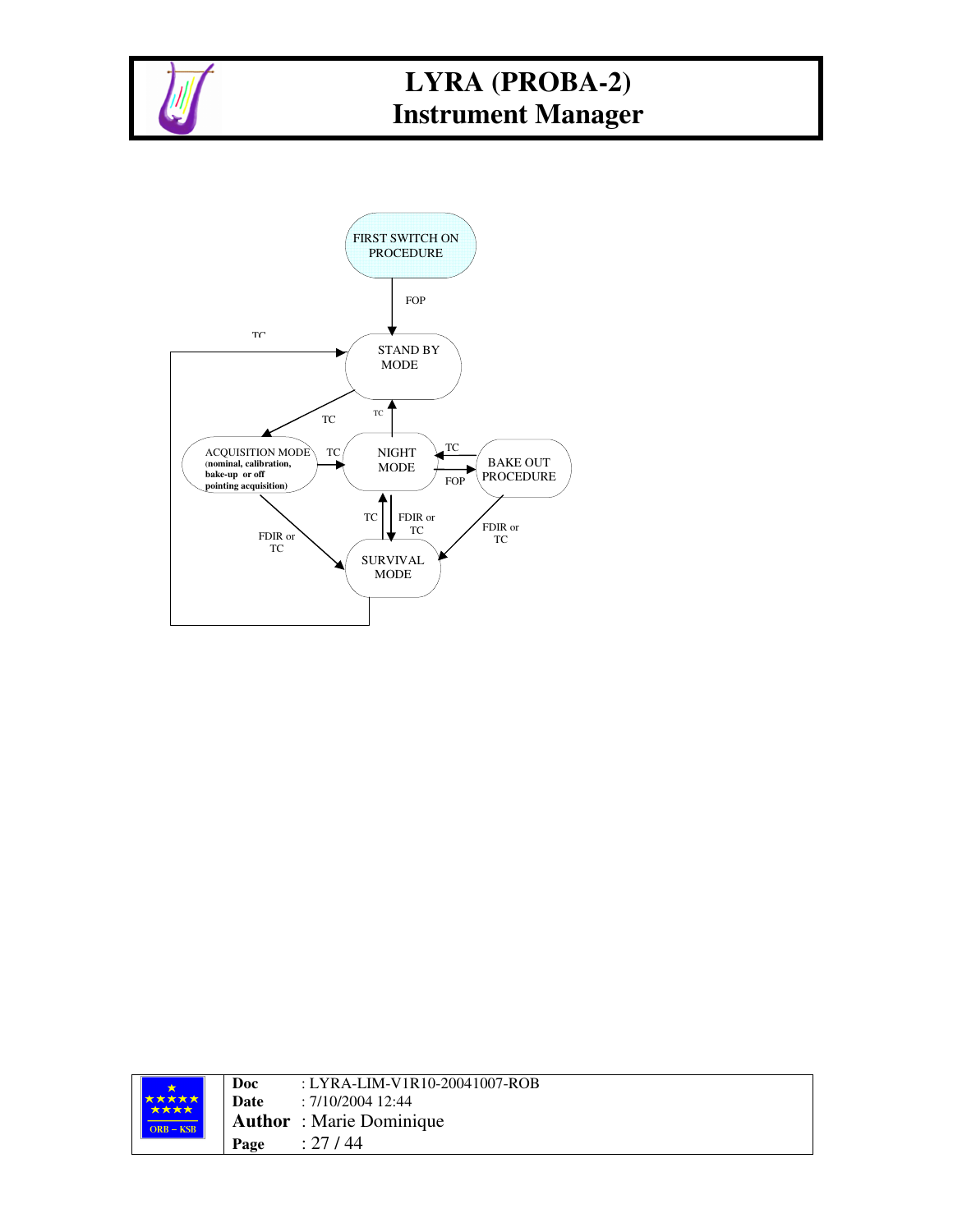

# **9 Annexes: Aeronomy acquisitions**

This configuration is dedicated to the Earth atmosphere study and will be triggered during a few orbits, between calibration mode and nominal mode (before sunrise and sunset, see drawing below). It consists in pointing the detector to form an angle  $\theta$ between the line of sight (LOS) and the displacement direction of the satellite. By default, θ will be put at 0° before sunrise and at 180° before sunset, but it could take any value in the  $[-180^\circ, 180^\circ]$  interval.

The goal of such acquisitions is to measure faint luminescence of the Earth atmosphere in UV. In view of the anticipated signal weakness, having the Sun in the FOV must be avoided.

In flight, acquisition tests will be performed to establish the pertinence of such a mode. If it appears to produce interesting data, this should be introduced as a current mode in the



| *****<br>**** | Doc<br>Date | : LYRA-LIM-V1R10-20041007-ROB<br>: 7/10/2004 12:44 |
|---------------|-------------|----------------------------------------------------|
| $ORB - KSB$   |             | <b>Author</b> : Marie Dominique                    |
|               | Page        | : 28/44                                            |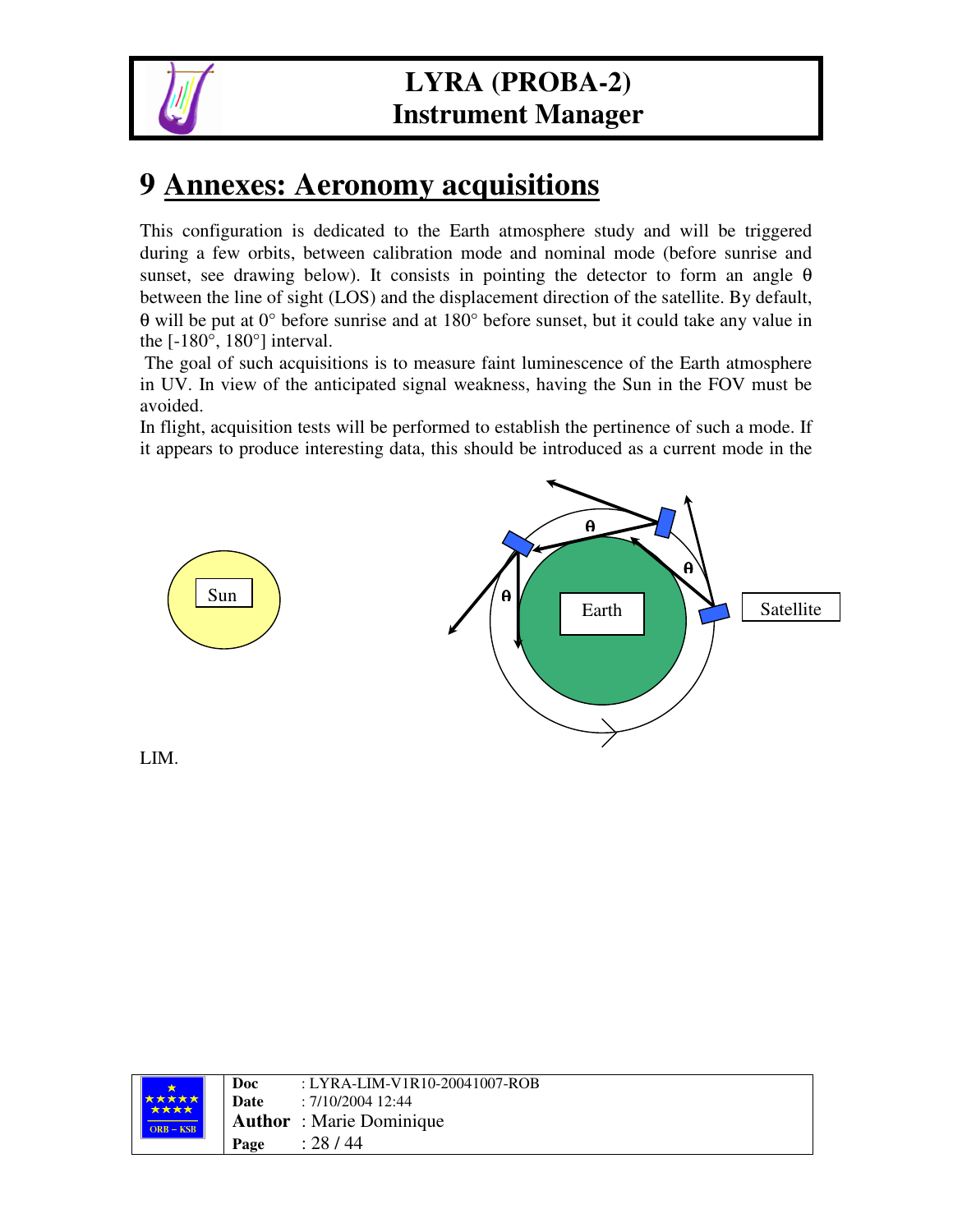



| *****       | Doc<br>Date | : LYRA-LIM-V1R10-20041007-ROB<br>: 7/10/2004 12:44 |
|-------------|-------------|----------------------------------------------------|
| $ORB - KSB$ |             | <b>Author</b> : Marie Dominique                    |
|             | Page        | : 29/44                                            |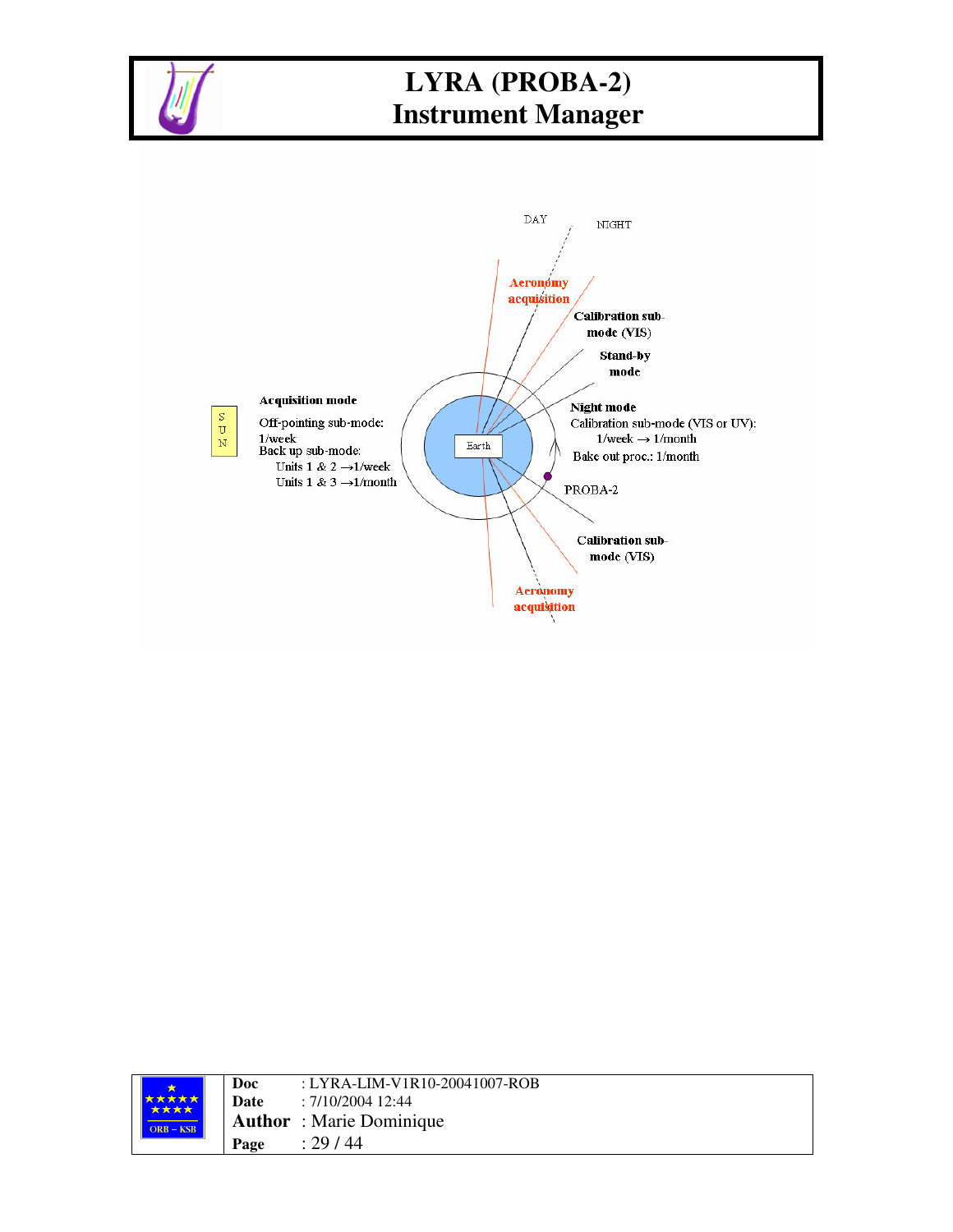

# **10 Annexes: specifications**

### **10.1 Data format**

#### **10.1.1 Science data block from the LOB (see more in LDM description and [AD-1])**

The onboard detectors shall acquire at a maximum rate of 100Hz (nominal cadence). Usually, only one unit (default unit is unit 1) shall be operated except during the backup mode periods when two units shall be used. However, eight signals shall always be transmitted from LOB to ADMPS in order to keep the same data pattern as in backup mode. Each science data channel has a maximum resolution of 24 bits per integration cycle. Four Bytes are used to store a counter, a flag, the integration time and the multiplexer addresses. The counter is reset every orbit simultaneously with the recording of the timestamp. Afterwards, timestamps are obtained every 10 sec, when the counter is reset, or when the integration time is modified. A bit/flag identifies the Science blocks associated with a timestamp. A checksum method is implemented which requires one more Byte to store the checksum. Including start and stop bits of the RS422 protocol, the maximum data rate is 29000 bps.

| <b>Byte</b>    | # of Bytes     | <b>Description</b> | <b>Remarks</b>                                                                                                                                                                   |
|----------------|----------------|--------------------|----------------------------------------------------------------------------------------------------------------------------------------------------------------------------------|
| Byte $28 - 25$ | $\overline{4}$ | Header             | 20 bit Block counter value<br>bit Synch flag<br>$\mathbf{I}$<br>bit Integration time setting<br>4<br>3<br>bit Mux address group 2<br>bit Mux address group 1<br>3<br>bit Reserve |
| Byte $24 - 22$ | 3              | Channel 4          | Nominal Instrument                                                                                                                                                               |
| Byte $21 - 19$ | 3              | Channel 3          | Nominal Instrument                                                                                                                                                               |
| Byte $18 - 16$ | 3              | Channel 2          | Nominal Instrument                                                                                                                                                               |
| Byte $15 - 13$ | 3              | Channel 1          | Nominal Instrument                                                                                                                                                               |
| Byte $12 - 10$ | 3              | Channel 4          | Backup Instrument or 0                                                                                                                                                           |
| Byte $9-7$     | 3              | Channel 3          | Backup Instrument or 0                                                                                                                                                           |
| Byte $6-4$     | 3              | Channel 2          | Backup Instrument or 0                                                                                                                                                           |
| Byte $3-1$     | 3              | Channel 1          | Backup Instrument or 0                                                                                                                                                           |
| $B$ yte $0$    |                | Checksum           |                                                                                                                                                                                  |

|                             | Doc  | : LYRA-LIM-V1R10-20041007-ROB   |
|-----------------------------|------|---------------------------------|
| <b>*****</b><br><b>****</b> | Date | : 7/10/2004 12:44               |
| $ORB - KSB$                 |      | <b>Author</b> : Marie Dominique |
|                             | Page | : 30 / 44                       |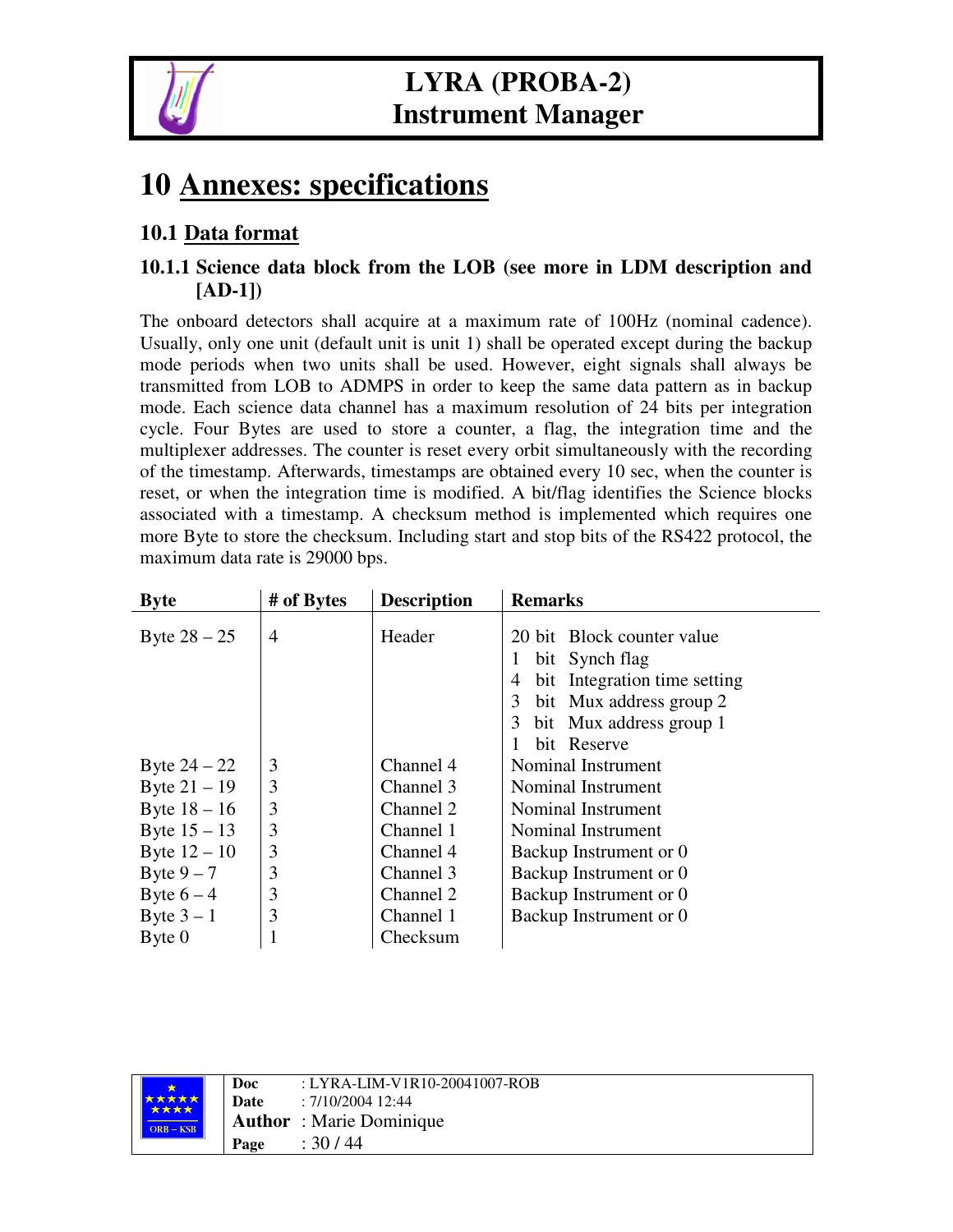

Housekeeping and Status data are directly transmitted to the LIM via the other RS422#2 connection. They will then be stored into the ADMPS data bank before being sent to the ground by telemetry joined to the ancillary of the s/c.

The data set contains either housekeeping or status data. An identification bit (MSB of the first byte) allows distinguishing between housekeeping and status.

A housekeeping / status data set consists of 4 bytes. 5 bits will be taken as HK address identification, 1 bit as HK or Status differentiation and 16 bits for data value.

| <b>Byte</b> |                | <b>Description</b>        | <b>Remarks</b>           |
|-------------|----------------|---------------------------|--------------------------|
| Byte 3      | Bit 7          | $1 = HK$ data set         |                          |
|             |                | $0 =$ Status data set     |                          |
|             | Bit 65         | not used, reserve         |                          |
|             | <b>Bit 4.0</b> | HK address identification | Range: $0 - 24$          |
| Byte 2      | <b>Bit 7.0</b> | HK or status value        | HK High byte or SB[15:8] |
| Byte 1      | <b>Bit 7.0</b> | HK or status value        | HK Low byte or SB[7:0]   |
| Byte 0      | Bit 70         | Checksum                  |                          |

*Including start and stop bit (no parity) a HK / Status data set consists of 40 bits.*

The order of the sampled HK channels can be set by the LIM: either cycling through all channels or setting a fixed channel for observation reasons. HK data will be sent every 10 seconds.

The status information is sent after each execution of a TC

#### **a) Housekeeping channels (cfr. [AD-1])**

| <b>Short Name</b> | <b>Description</b>                                           | Type      |  |
|-------------------|--------------------------------------------------------------|-----------|--|
|                   |                                                              |           |  |
| HK1               | Temp Filter Detector 1                                       | YSI       |  |
| HK <sub>2</sub>   | Temp Diode Detector 1                                        | YSI       |  |
| HK3               | Temp Filter Detector 2                                       | YSI       |  |
| HK4               | Temp Diode Detector 2                                        | YSI       |  |
| HK <sub>5</sub>   | Temp Filter Detector 3                                       | YSI       |  |
| HK6               | Temp Diode Detector 3                                        | YSI       |  |
| HK7               | Reserve                                                      |           |  |
| HK8               | Voltage $+9.5V$                                              | Op Out    |  |
| HK9               | Voltage - 9.5V                                               | Op Out    |  |
| HK10              | Voltage $+5V$                                                | Op Out    |  |
| <b>HK11</b>       | Temp VFC (2.5V Ref)                                          | Ref43     |  |
| HK12              | Temp Power (2.5V Ref)                                        | Ref43     |  |
| <b>HK13</b>       | Current + 28V                                                | Hall Sens |  |
| HK14              | Current + 9.5V                                               | Hall Sens |  |
|                   | Doc<br>: LYRA-LIM-V1R10-20041007-ROB                         |           |  |
|                   | : 7/10/2004 12:44<br>Date<br><b>Author</b> : Marie Dominique |           |  |
| $ORB - KSB$       |                                                              |           |  |
|                   | : 31 / 44<br>Page                                            |           |  |

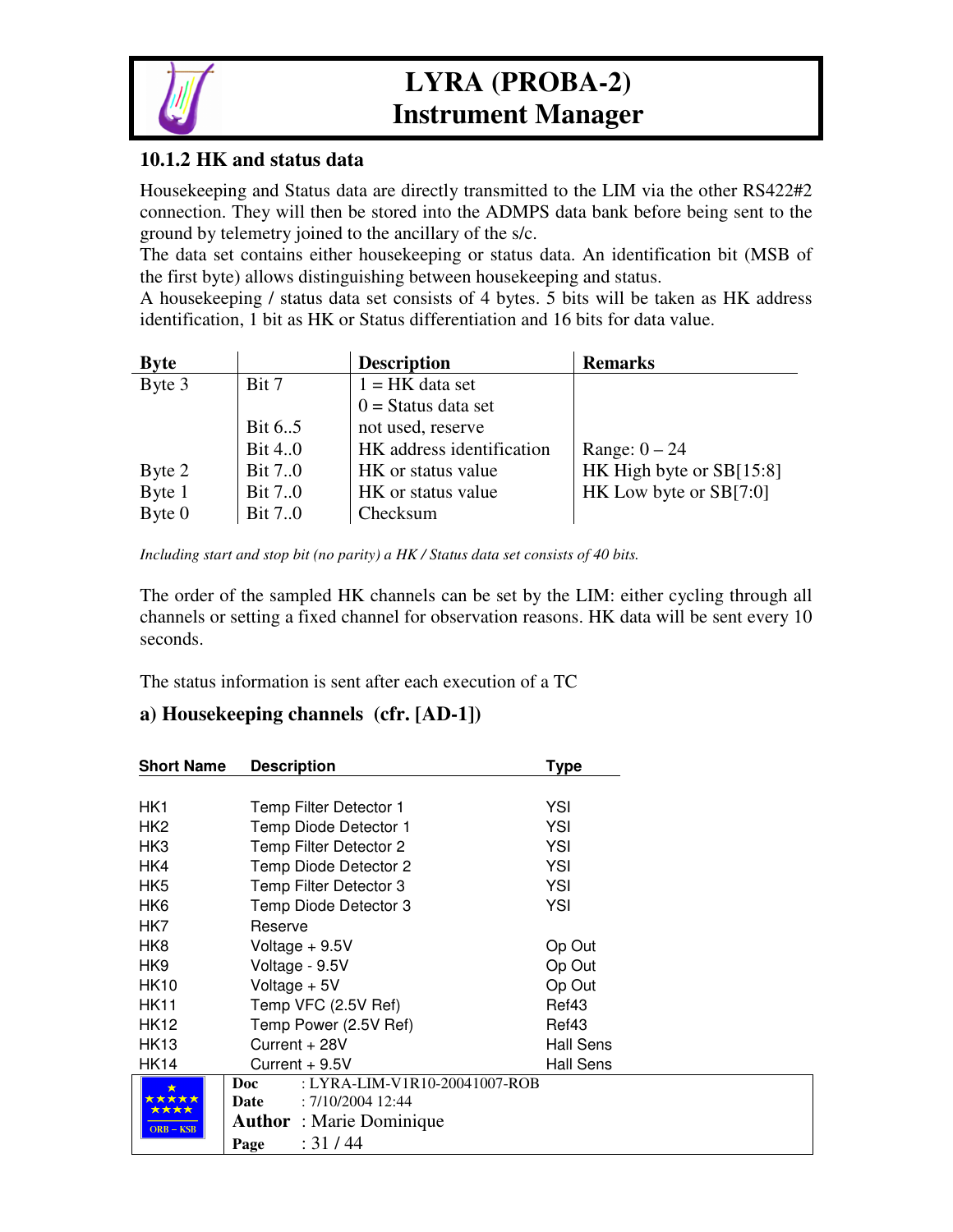

| <b>HK15</b> | Current - 9.5V            | <b>Hall Sens</b> |
|-------------|---------------------------|------------------|
| <b>HK16</b> | Current $+5V$             | <b>Hall Sens</b> |
| <b>HK17</b> | Temp Heatsink             | YSI              |
| <b>HK18</b> | <b>Temp Cover Plate</b>   | YSI              |
| <b>HK19</b> | <b>Temp Digital Print</b> | YSI              |
| <b>HK20</b> | Reserve                   |                  |
| <b>HK21</b> | Temp Reference Foot       | YSI              |
|             |                           |                  |

Note : the three inputs left are dedicated to the calibration voltages.

#### **b) Status Information (cfr. [AD-1])**

| <b>Short Name</b> | <b>Description</b>       |                                    |              |
|-------------------|--------------------------|------------------------------------|--------------|
| SB <sub>0</sub>   | Power On Detector Head 1 | $0 = \text{off}$                   | $1 =$ on     |
| SB <sub>1</sub>   | Power On Detector Head 2 | $0 = \text{off}$                   | 1 = on       |
| SB <sub>2</sub>   | Power On Detector Head 3 | $0 = \text{off}$                   | $1 =$ on     |
| SB <sub>3</sub>   | Reserve                  |                                    |              |
| SB <sub>4</sub>   | Reserve                  |                                    |              |
| SB <sub>5</sub>   | Reserve                  |                                    |              |
| SB <sub>6</sub>   | Checksum Error           | $0 = no$                           | $1 = yes$    |
| SB <sub>7</sub>   | Power On VFC Group 1     | $0 = \text{oft}$                   | $1 =$ on     |
| SB <sub>8</sub>   | Power On VFC Group 2     | $0 = \text{off}$                   | $1 =$ on     |
| SB <sub>9</sub>   | Power On HK Group        | $0 = \text{off}$                   | $1 =$ on     |
| <b>SB10</b>       | Cover 1 Open             | $0 = not open$                     | $1 =$ open   |
| <b>SB11</b>       | Cover 1 Closed           | $0 = \text{not closed}$            | $1 = closed$ |
| <b>SB12</b>       | Cover 2 Open             | $0 = not open$                     | $1 =$ open   |
| <b>SB13</b>       | Cover 2 Closed           | $0 = \text{not closed}$ 1 = closed |              |
| <b>SB14</b>       | Cover 3 Open             | $0 = not open$                     | $1 =$ open   |
| <b>SB15</b>       | Cover 3 Closed           | $0 = not closed$ 1 = closed        |              |

#### **10.2 Commands to the LOB**

Commands dispatched by the LIM are received by LOB via RS422#2. A TC data set consists of 6 bytes data and 1 byte checksum.

| <b>Byte</b>      |                | <b>Description</b> | <b>Remarks</b> |
|------------------|----------------|--------------------|----------------|
| Byte 6           | <b>Bit 7.0</b> | TC Bit [47:40]     | <b>MSByte</b>  |
| Byte $5 \dots 2$ | <b>Bit 7.0</b> | TC Bit [39:8]      |                |
| Byte 1           | <b>Bit 7.0</b> | TC Bit $[7:0]$     | LSByte         |
| Byte 0           | <b>Bit 7.0</b> | Checksum           |                |

*Including start and stop bit (no parity) a TC data set consists of 70 bits.*

| *****       | Doc<br>Date | : LYRA-LIM-V1R10-20041007-ROB<br>: 7/10/2004 12:44 |
|-------------|-------------|----------------------------------------------------|
| $ORB - KSB$ |             | <b>Author</b> : Marie Dominique                    |
|             | Page        | : 32 / 44                                          |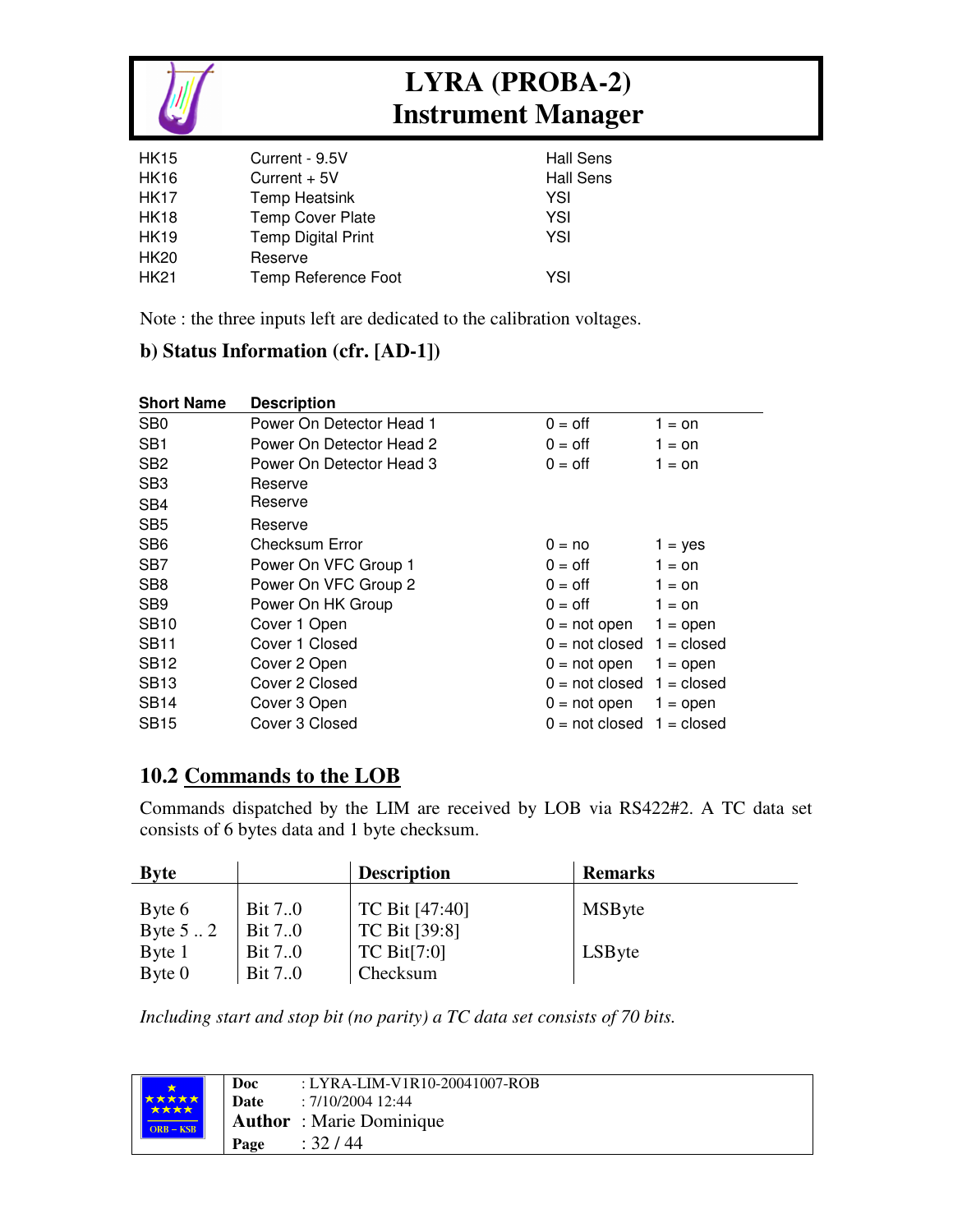

After receiving a TC the LOB verifies the checksum byte. In case of a difference a status bit "checksum error" is set. In this case the instrument manager shall resend the TC.

To minimize failure rate a time window for receiving TC's will be implemented on LYRA. A TC should be received within 2ms.

A description of the command format can be found in [AD-1].

|                                    | Doc  | : LYRA-LIM-V1R10-20041007-ROB   |
|------------------------------------|------|---------------------------------|
| <b>大大大大</b><br>****<br>$ORB - KSB$ | Date | : 7/10/2004 12:44               |
|                                    |      | <b>Author</b> : Marie Dominique |
|                                    | Page | : 33/44                         |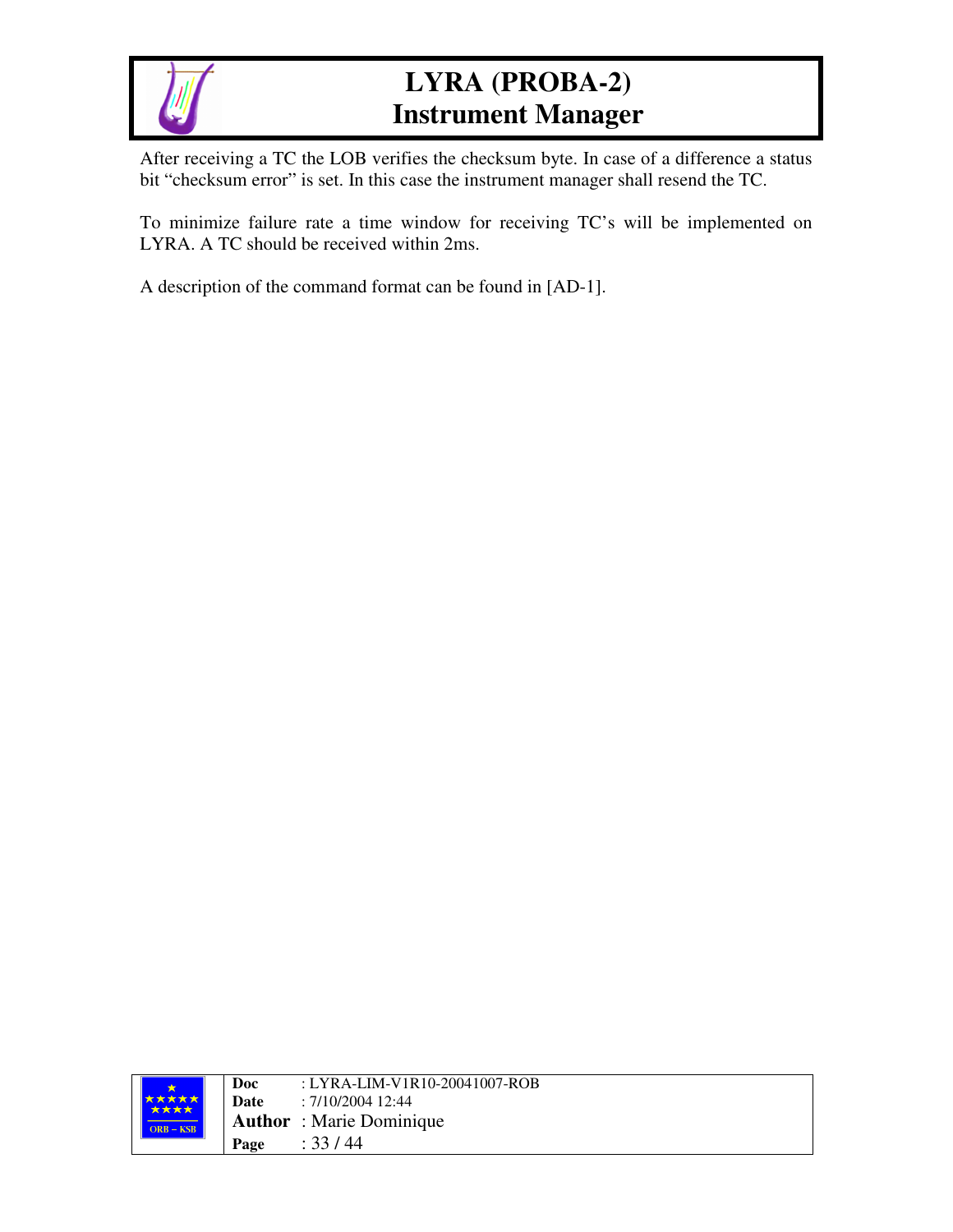

# **11 Annexes : switch ON/OFF procedures**

In the sequel, the following couple of actions are conventionally represented by **SCW-W**

- Send CW (command word) to LOB
- WAIT  $x1$  (TBD) ms

Read and verify Status bit (TBD) will be called **RVS**.

#### **11.1 First Switch ON procedure**

During and immediately after launch, all the LYRA S/W and H/W are off. Once in orbit, LYRA has to wait the end of PROBA-2 and LOB outgasing before switching on. This first switch ON procedure is not really a mode because it will happen only once.

#### **First switch on procedure (indicative/TBC):**

| Initialization  | Switch ON LOB (Command to IIU)           |
|-----------------|------------------------------------------|
|                 | <b>WAIT TBD</b> sec                      |
|                 | Switch OFF all CD heaters of all 3 unit- |
|                 | heads                                    |
|                 | Switch ON all AB heaters of all 3 unit-  |
|                 | heads                                    |
|                 | Power both VFC OFF                       |
|                 |                                          |
|                 | Power HK ON                              |
|                 | Select cycling HK                        |
|                 | Power all 3 Heads OFF                    |
|                 | Switch OFF all VIS LEDs                  |
|                 | Switch OFF all UV LEDs                   |
|                 | Power OFF Cover 1, 2, 3                  |
|                 | Close Cover $1, 2, 3$                    |
|                 | <b>SCW-W (duration TBD)</b>              |
|                 | <b>RVS</b>                               |
| Check HK VFC    | Select calibration channel               |
|                 | <b>SCW-W</b> (10 sec TBC)                |
|                 | Check channel                            |
| HK verification | Read All HK signals (once) and verify    |
|                 | their values (4 min duration)            |
| Check VFC 1     | Power VFC X1 ON                          |
|                 | <b>SCW-W (10 sec TBC)</b>                |
|                 | <b>RVS</b>                               |
|                 | Select calibration channel               |
|                 | <b>SCW-W</b> (10 sec TBC)                |
|                 | Check channel                            |
|                 |                                          |

|                      | Doc  | $: LYRA-LIM-V1R10-20041007-ROB$ |
|----------------------|------|---------------------------------|
| <b>*****</b><br>**** | Date | : 7/10/2004 12:44               |
| $ORB - KSB$          |      | <b>Author</b> : Marie Dominique |
|                      | Page | : 34/44                         |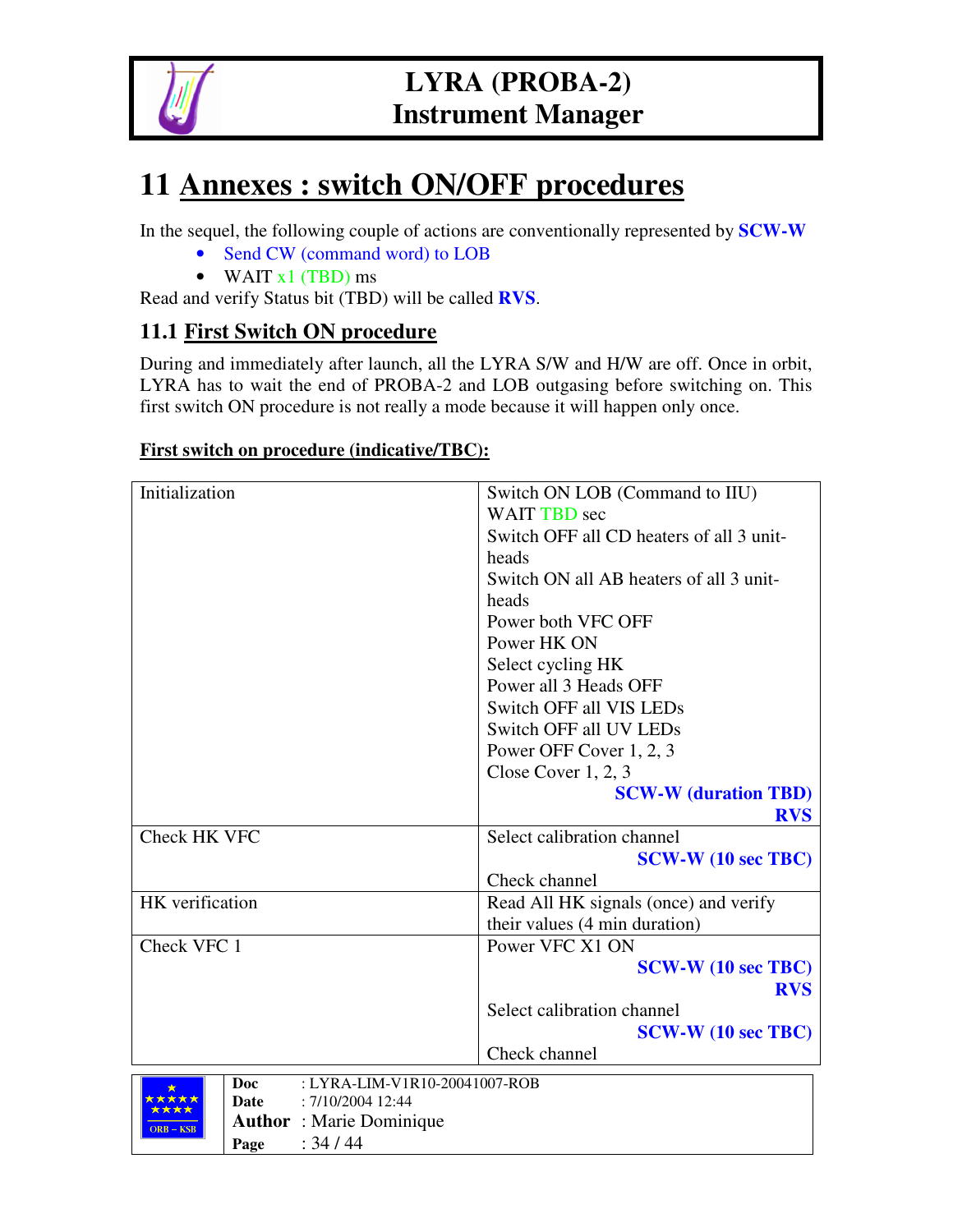

|                                              | Power VFC X1 OFF            |
|----------------------------------------------|-----------------------------|
|                                              | <b>SCW-W</b> (duration TBD) |
|                                              |                             |
| Check VFC 2                                  | Power VFC X2 ON             |
|                                              | <b>SCW-W (10 sec TBC)</b>   |
|                                              | <b>RVS</b>                  |
|                                              | Select calibration channel  |
|                                              | <b>SCW-W (10 sec TBC)</b>   |
|                                              | Check channel               |
|                                              | Power VFC X2 OFF            |
|                                              | <b>SCW-W (duration TBD)</b> |
| Detector tests: covers closed (dark current, | <b>TBD</b>                  |
| calibration with LED's.)                     |                             |
| Bake out procedure                           |                             |
| Check cover 1                                | Power ON Cover 1            |
|                                              | <b>SCW-W (duration TBD)</b> |
|                                              | <b>RVS</b>                  |
|                                              | <b>Unlock Cover 1</b>       |
|                                              | <b>SCW-W (200s TBC)</b>     |
|                                              | Open Cover 1                |
|                                              | $SCW-W (200s TBC)$          |
|                                              | <b>RVS</b>                  |
|                                              | More to do TBD              |
|                                              | Close Cover 1               |
|                                              | $SCW-W (200s TBC)$          |
|                                              | <b>RVS</b>                  |
|                                              | Power OFF Cover 1           |
|                                              | <b>SCW-W (duration TBD)</b> |
|                                              |                             |
| Check cover 2                                | Power ON Cover 2            |
|                                              | <b>SCW-W (duration TBD)</b> |
|                                              | <b>RVS</b>                  |
|                                              | <b>Unlock Cover 2</b>       |
|                                              | <b>SCW-W (200s TBC)</b>     |
|                                              | Open Cover 2                |
|                                              | <b>SCW-W (200s TBC)</b>     |
|                                              | <b>RVS</b>                  |
|                                              | More to do TBD              |
|                                              | Close Cover 2               |
|                                              | <b>SCW-W (200s TBC)</b>     |
|                                              | <b>RVS</b>                  |
|                                              | Power OFF Cover 2           |
|                                              |                             |

|                             | Doc  | : LYRA-LIM-V1R10-20041007-ROB   |
|-----------------------------|------|---------------------------------|
| <b>*****</b><br><b>****</b> | Date | : 7/10/2004 12:44               |
| $ORB - KSB$                 |      | <b>Author</b> : Marie Dominique |
|                             | Page | : 35 / 44                       |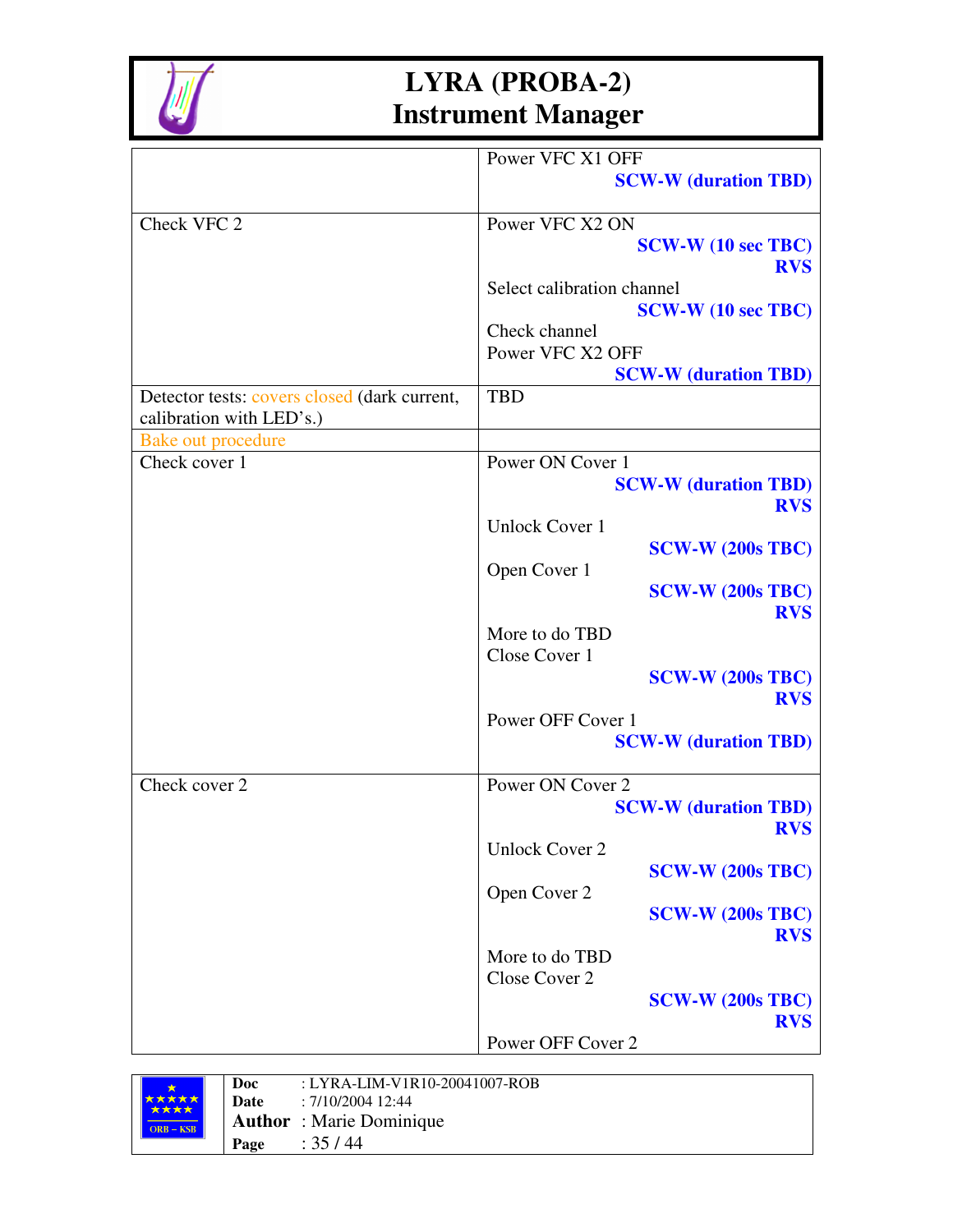

|                                    | <b>SCW-W (duration TBD)</b> |
|------------------------------------|-----------------------------|
| Check cover 3                      | Power ON Cover 3            |
|                                    | <b>SCW-W (duration TBD)</b> |
|                                    | <b>RVS</b>                  |
|                                    | Unlock Cover 3              |
|                                    | $SCW-W (200s TBC)$          |
|                                    | Open Cover 3                |
|                                    | $SCW-W (200s TBC)$          |
|                                    | <b>RVS</b>                  |
|                                    | More to do TBD              |
|                                    | Close Cover 3               |
|                                    | <b>SCW-W (200s TBC)</b>     |
|                                    | <b>RVS</b>                  |
|                                    | Power OFF Cover 3           |
|                                    | <b>SCW-W (duration TBD)</b> |
| Test of the detectors (doors open) | TBD                         |

| *****<br><b>****</b> | Doc<br>Date | : LYRA-LIM-V1R10-20041007-ROB<br>: 7/10/2004 12:44 |
|----------------------|-------------|----------------------------------------------------|
| $ORB - KSB$          |             | <b>Author</b> : Marie Dominique                    |
|                      | Page        | : 36 / 44                                          |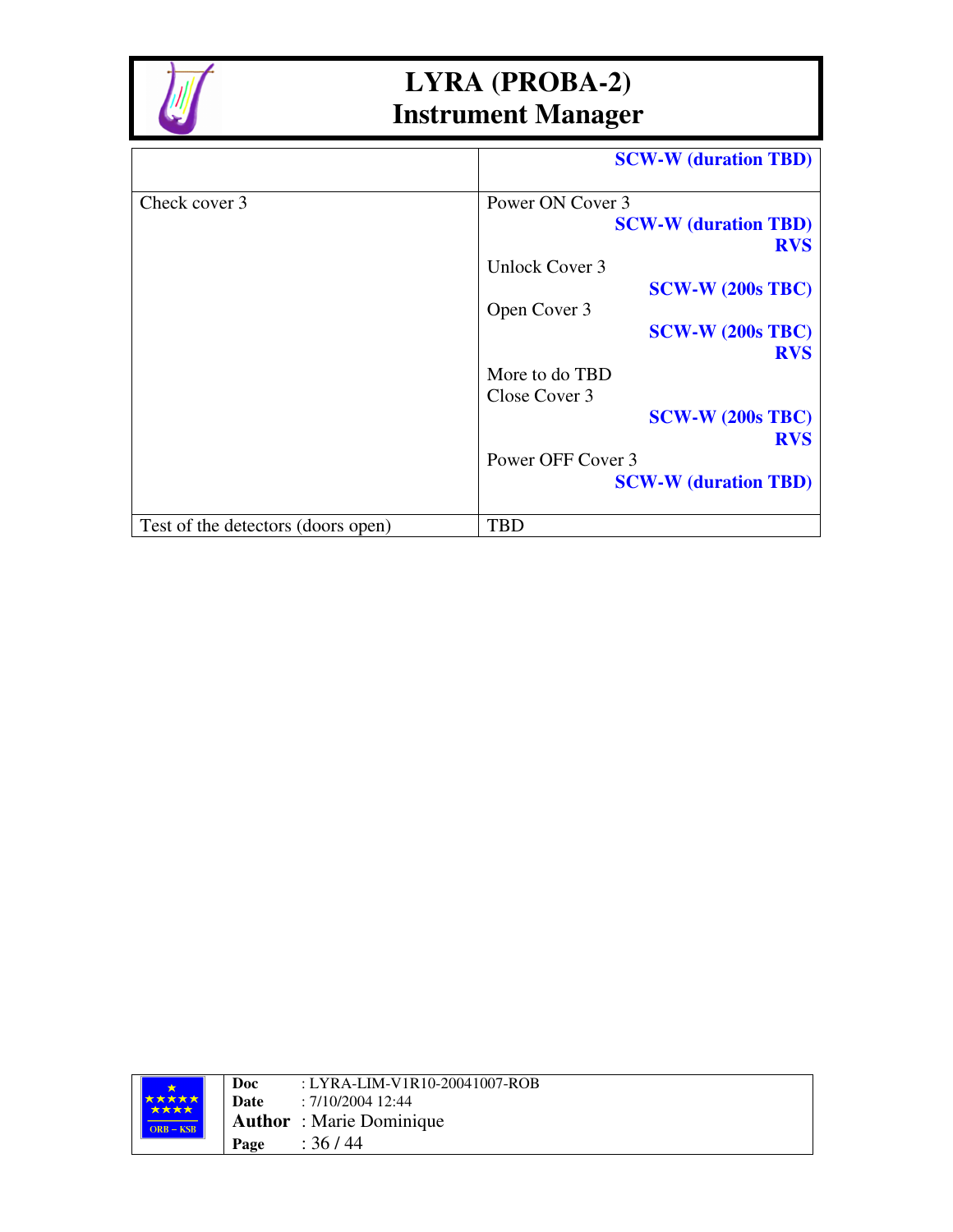

**Flowcharts**

|  | <b>****</b><br><b>****</b><br>$ORB - KSB$ | Doc  | : LYRA-LIM-V1R10-20041007-ROB   |
|--|-------------------------------------------|------|---------------------------------|
|  |                                           | Date | : 7/10/2004 12:44               |
|  |                                           |      | <b>Author</b> : Marie Dominique |
|  |                                           | Page | : 37 / 44                       |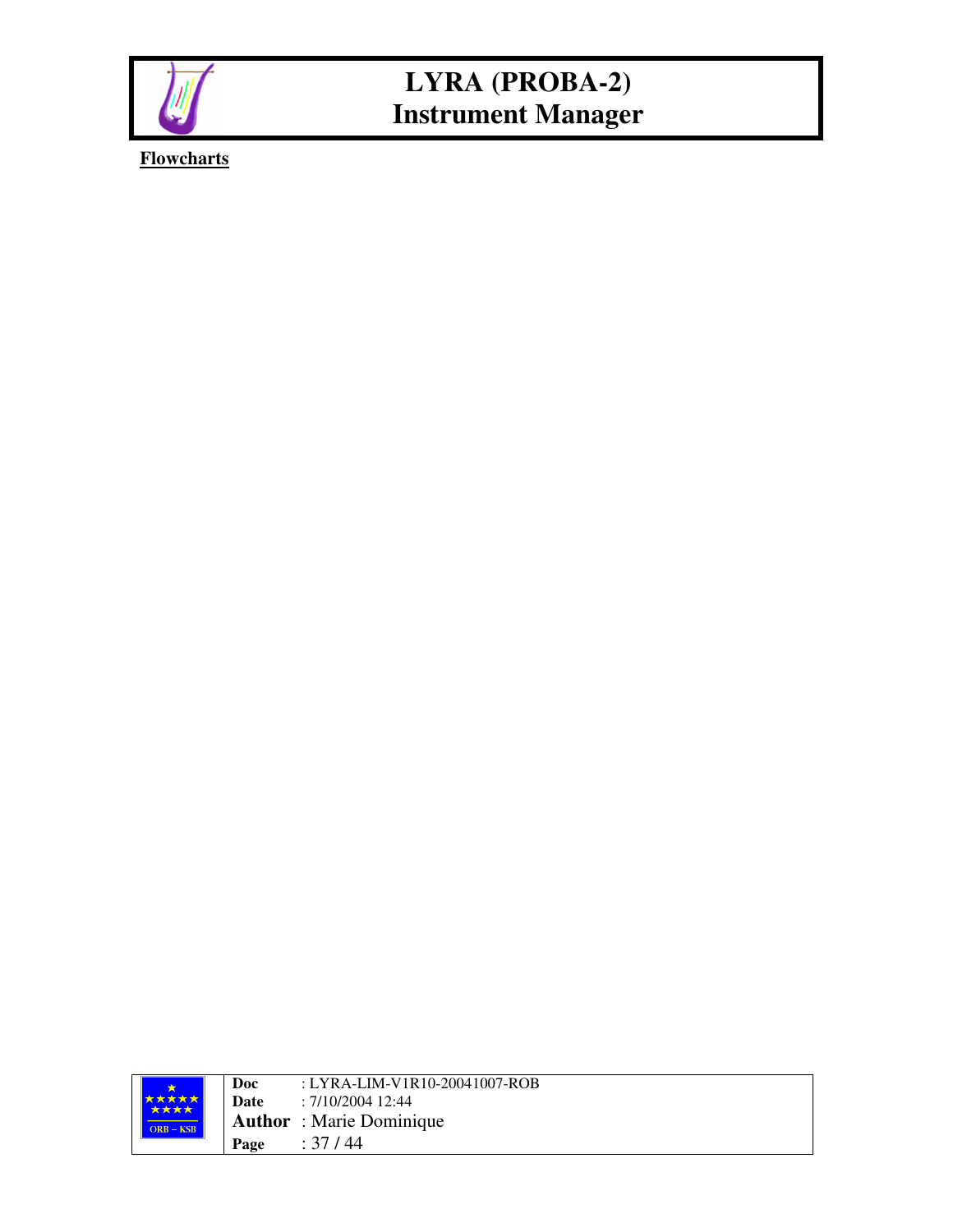

|  | <b>****</b><br>****<br>$ORE - KSB$ | Doc  | : LYRA-LIM-V1R10-20041007-ROB   |
|--|------------------------------------|------|---------------------------------|
|  |                                    | Date | : 7/10/2004 12:44               |
|  |                                    |      | <b>Author</b> : Marie Dominique |
|  |                                    | Page | : 38 / 44                       |